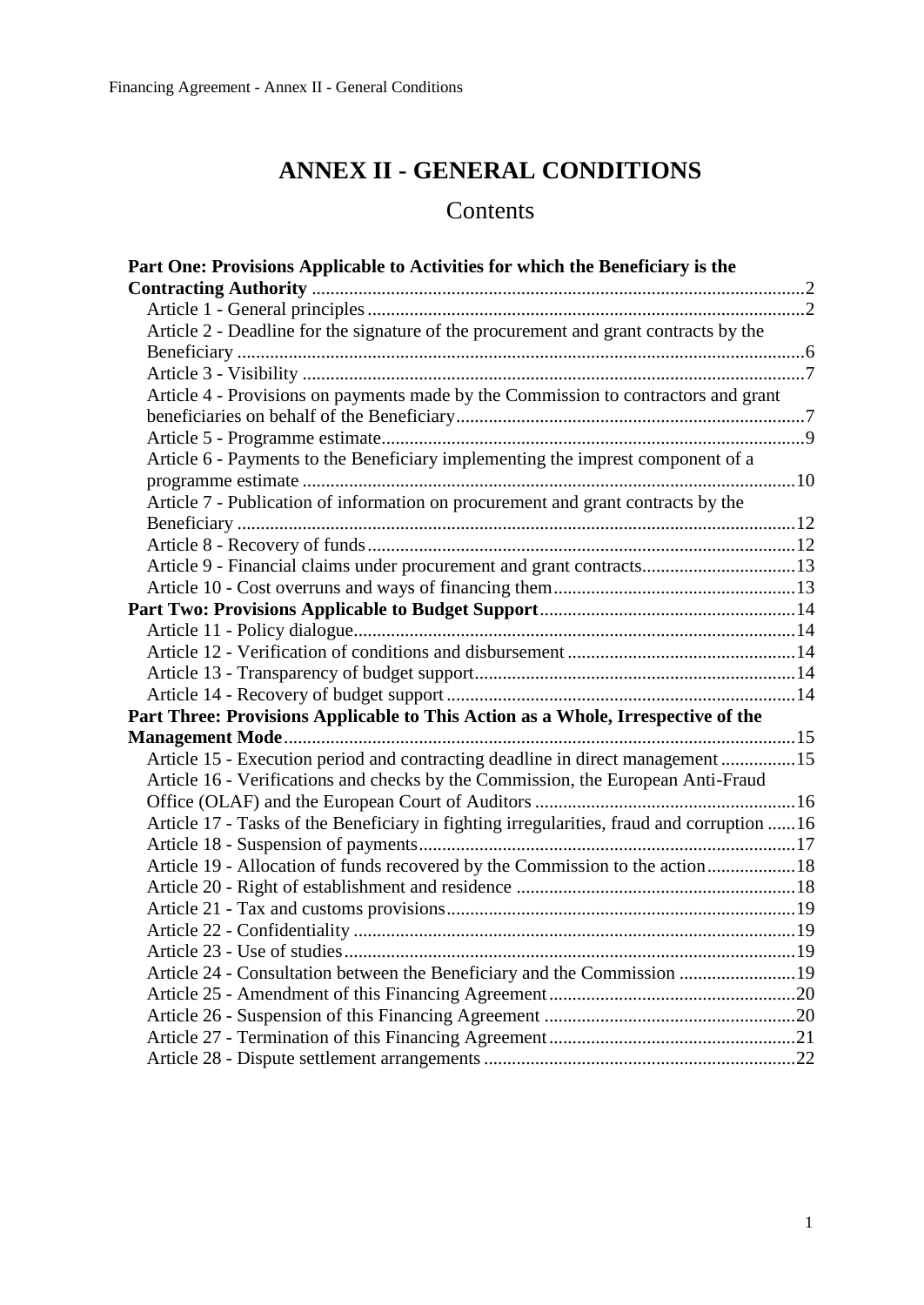# <span id="page-1-0"></span>**Part One: Provisions Applicable to Activities for which the Beneficiary is the Contracting Authority**

### <span id="page-1-1"></span>**Article 1 - General principles**

1.1 The purpose of Part One is to define the budget-implementation tasks entrusted to the Beneficiary in indirect management as described in Annex I (Technical and Administrative Provisions) and to define the rights and obligations of the Beneficiary and of the Commission in carrying out these tasks.

Part One shall apply to the budget-implementation tasks related to the EU contribution alone or in combination with the funds of the Beneficiary or of a third party where such funds are implemented in joint co-financing, i.e. where they are pooled. These tasks encompass the implementation by the Beneficiary as contracting authority of procurement and grant award procedures, and the awarding, signing and enforcing the resulting procurement and grant contracts.

As a rule, the Commission shall carry out related payments to contractors and grant beneficiaries. However, the Beneficiary shall carry out certain payments including to its own staff on the basis of a programme estimate as defined in Article 5 of these General Conditions.

Where the Beneficiary is an ACP State and the action is financed by the EDF pursuant to Article 1.1 of the Special Conditions, the tasks entrusted shall be those listed in points (c) to (k) of the sixth subparagraph of Article 35(1) and in Article 35(2) of Annex IV to the ACP-EC Partnership Agreement.

Where the Beneficiary is an OCT and the action is financed by the EDF pursuant to Article 1.1 of the Special Conditions, the exercise of tasks entrusted shall also respect the conditions of Article 86(3) of Council Decision 2013/755/EU of 25 November 2013 on the association of the overseas countries and territories with the European Union (Overseas Association Decision) .

1.2 The Beneficiary shall remain responsible for the fulfilment of the obligations stipulated in this Financing Agreement even if it designates other entities identified in Annex I (Technical and Administrative Provisions) to carry out certain budget-implementation tasks in the context of the implementation of a programme estimate referred to in Article 5 of these General Conditions. The Commission, in particular, reserves the right to suspend payments, and to suspend and/or terminate this Financing Agreement on the basis of the acts, omissions and/or situations of any designated entity.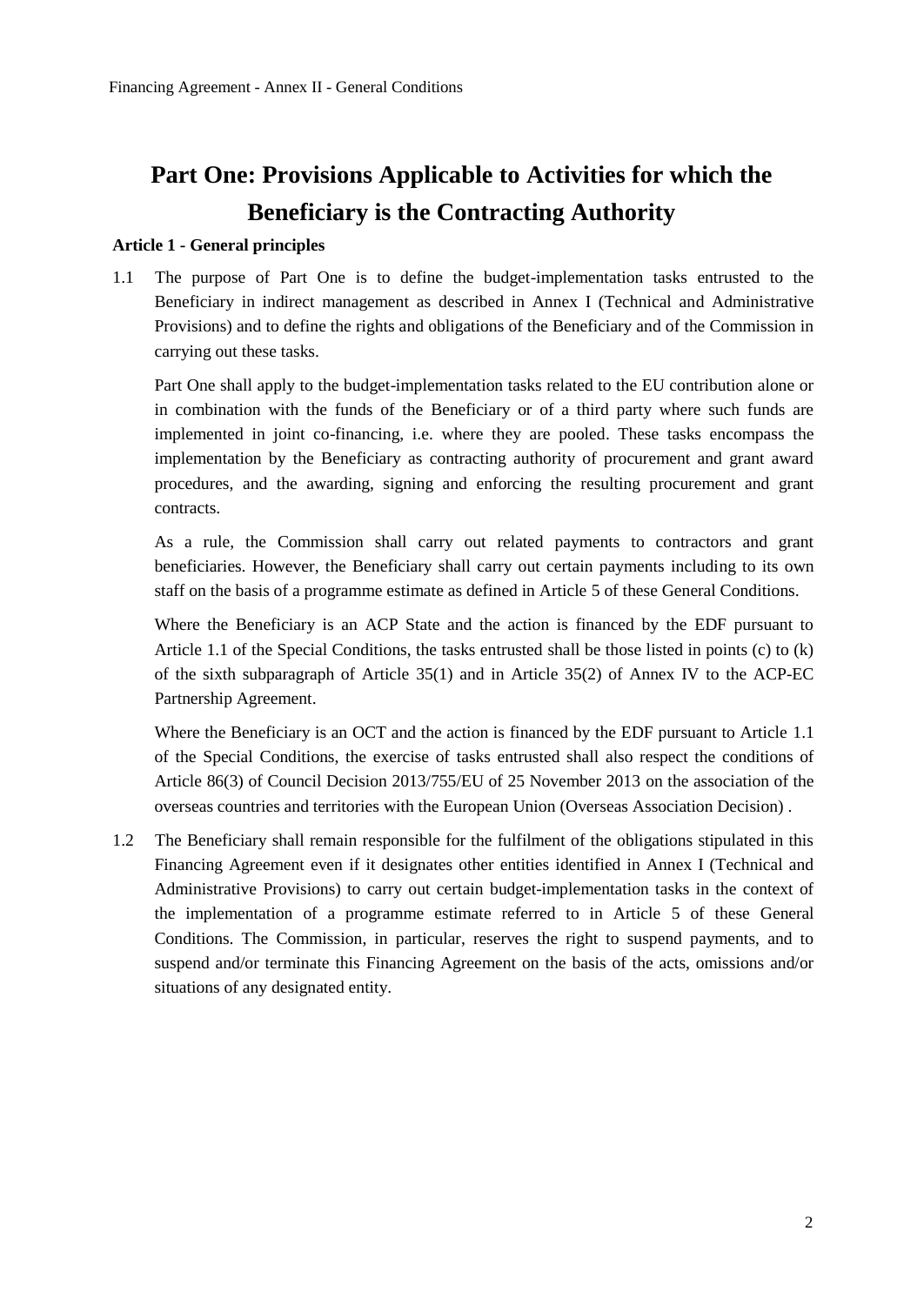- 1.3 The tasks identified in Article 1.1 of these General Conditions shall be carried out by the Beneficiary in accordance with the procedures and standard documents laid down and published by the Commission for the award of procurement and grant contracts, in force at the time of the launch of the procedure in question.
- 1.4 The Beneficiary shall set up and ensure the functioning of an effective and efficient internal control system. The Beneficiary shall respect the principles of sound financial management, transparency and non-discrimination and avoid situations of conflict of interest.

A conflict of interest exists where the impartial and objective exercise of the functions of any responsible person is compromised for reasons involving family, emotional life, political or national affinity, economic interest or any other shared interest with a tenderer or applicant, or contractor or grant beneficiary.

Internal control system is a process aimed at providing reasonable assurance that operations are effective, efficient and economical, that the reporting is reliable, that assets and information are safeguarded, that fraud and irregularities are prevented, detected and corrected, and that risks relating to the legality and regularity of the financial operation are adequately managed, taking into account the multiannual character of the activities as well as the nature of the payments concerned.

In particular, where the Beneficiary carries out payments pursuant to a programme estimate, the functions of the authorising and accounting officers shall be segregated and mutually incompatible and the Beneficiary shall operate an accounting system that provides accurate, complete, reliable and timely information. The Beneficiary shall also reasonably protect data enabling the identification of a natural person (personal data).

- 1.5 Where made a part of this Financing Agreement pursuant to Article 5 of the Special Conditions, the report on the implementation of the tasks entrusted to the Beneficiary shall follow the template provided in Annex III. However, where programme estimates are used pursuant to Article 5 of these General Conditions, the report shall follow the requirements stipulated in the standard documents referred to in Article 5.3 of these General Conditions. Where made a part of this Financing Agreement pursuant to Article 5 of the Special Conditions, the management declaration shall follow the template provided in Annex IV.
- 1.6 An independent external audit opinion on the management declaration, performed in accordance with internationally accepted auditing standards, does not have to be provided in this case as the Commission shall conduct the audits for this action. These audits will verify the truthfulness of the assertions made in the management declaration and the legality and regularity of the underlying transactions made.
- 1.7 The Beneficiary shall conduct the procurement and grant award procedures and conclude the resulting contracts in the language of this Financing Agreement.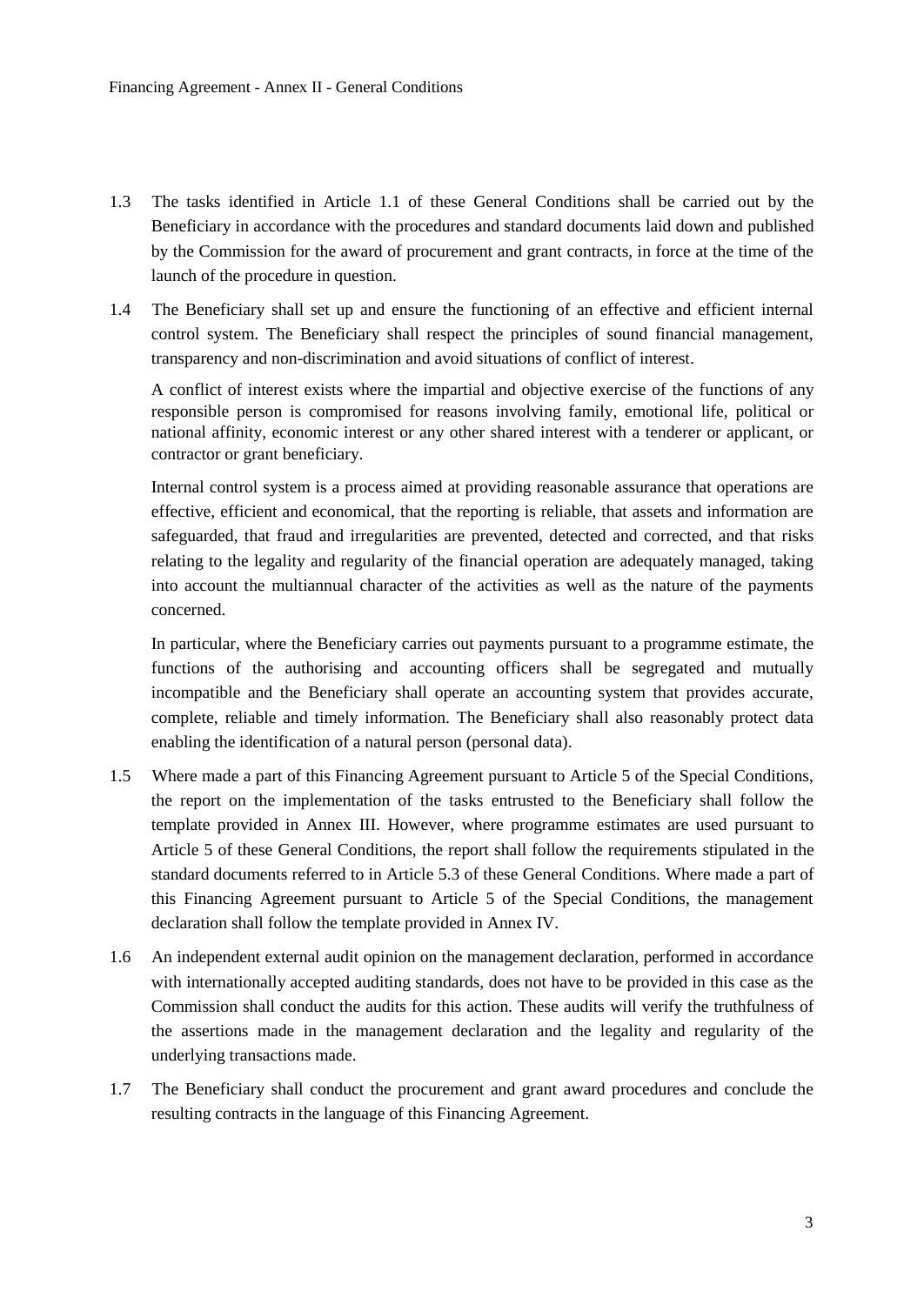1.8 The Beneficiary shall inform the Commission when a candidate, tenderer or applicant is in a situation of exclusion from participating in procurement and grant award procedures referred to in Article 1.3 and when a contractor or grant beneficiary has been guilty of making false declarations or has made substantial errors or committed irregularities and fraud, or has been found in serious breach of its contractual obligations.

In such cases, without prejudice to the power of the Commission to take measures against such entity according to the applicable Financial Regulation, financial penalties mentioned in the provisions on administrative and financial penalties of the General Conditions of procurement and grant contracts concluded by the Beneficiary pursuant to standard documents referred to in Article 1.3 may be imposed on the contractors and grant beneficiaries by the Beneficiary if this is allowed by its national law. Such financial penalties shall be imposed following an adversarial procedure ensuring the right of defence of the contractor or grant beneficiary.

The Beneficiary may take into account, as appropriate and on its own responsibility the information contained in the Central Exclusion Database, when awarding procurement and grant contracts. Access to the information can be provided through the liaison point(s) or via consultation to the Commission<sup>1</sup> (European Commission, Directorate- General for Budget, Accounting Officer of the Commission, BRE2-13/505, B-1049 Brussels, Belgium and by email to [BUDG-C01-EXCL-DB@ec.europa.eu](mailto:BUDG-C01-EXCL-DB@ec.europa.eu) in copy to the Commission address identified in Article 3 of the Special Conditions). The Commission may refuse payments to a contractor or grant beneficiary in an exclusion situation.

1.9 The Beneficiary shall keep all relevant financial and contractual supporting documents from the date of the entry into force of this Financing Agreement or as from an earlier date which is stipulated as the start date of cost eligibility in Article 6 of the Special Conditions for five years as from the end of the execution period, in particular, the following:

Procurement procedures:

- a. Forecast notice with proof of publication of the procurement notice and any corrigenda
- b. Appointment of shortlist panel
- c. Shortlist report (incl. annexes) and applications
- d. Proof of publication of the shortlist notice
- e. Letters to non-shortlisted candidates

  $1$  The Beneficiary shall be allowed to have direct access to the Central exclusion database through a liaison point when the Beneficiary certifies to the Commission service responsible that it applies the adequate data protection measures as provided in the Regulation (EC) No 45/2001 of the European Parliament and of the Council of 18 December 2000 on the protection of individuals with regard to the processing of personal data by the Community institutions and bodies and on the free movement of such data (OJ  $\angle$  8, 12.1.2001, p. 1).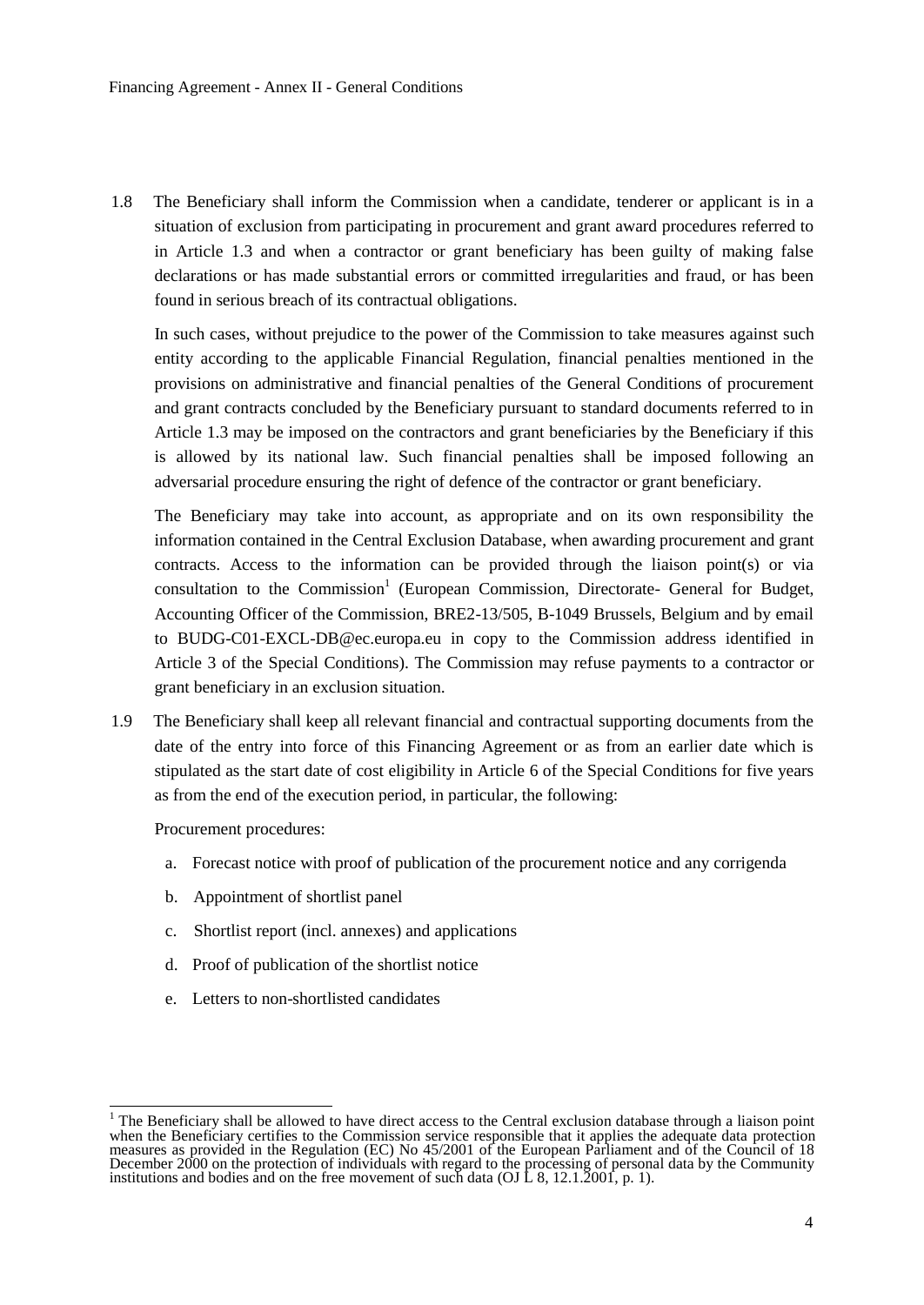- f. Invitation to tender or equivalent
- g. Tender dossier including annexes, clarifications, minutes of the meetings, proof of publication
- h. Appointment of the evaluation committee
- i. Tender opening report, including annexes
- j. Evaluation / negotiation report, including annexes and bids received<sup>2</sup>
- k. Notification letter
- l. Supporting documents
- m. Cover letter for submission of contract
- n. Letters to unsuccessful candidates
- o. Award / cancellation notice, including proof of publication
- p. Signed contracts, amendments, riders and relevant correspondence

Calls for proposals and direct award of grants:

- a. Appointment of the evaluation committee
- b. Opening and administrative report including annexes and applications received<sup>3</sup>
- c. Letters to successful and unsuccessful applicants following concept note evaluation
- d. Concept note evaluation report

 $\overline{a}$ 

- e. Evaluation report of the full application or negotiation report with relevant annexes
- f. Eligibility check and supporting documents
- g. Letters to successful and unsuccessful applicants with approved reserve list following full application evaluation
- h. Cover letter for submission of grant contract
- 1. Award/cancellation notice with proof of publication

j. Signed contracts, amendments, riders and relevant correspondence

In case of programme estimates: In addition to the above, all relevant documentation relating to payments, recoveries and operating costs.

1.10 The Beneficiary shall ensure an appropriate protection of personal data. Personal data means any information relating to an identified or identifiable natural person. Any involving the processing of personal data, such as collection, recording, organisation, storage, adaption or

<sup>2</sup> Elimination of unsuccessful bids five years after the closure of the procurement procedure

<sup>&</sup>lt;sup>3</sup> Elimination of unsuccessful applications three years after the closure of the grant procedure.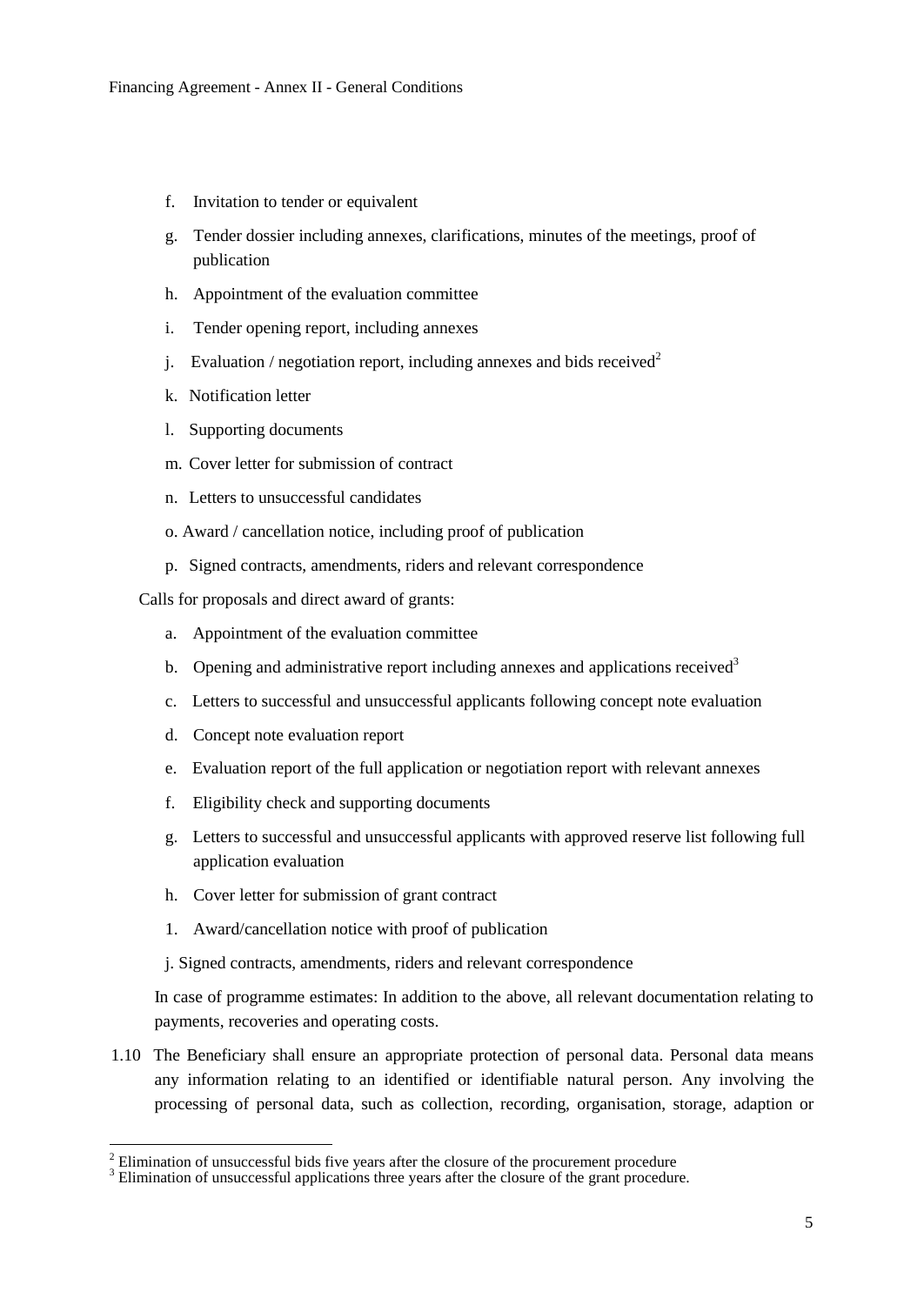alteration, retrieval, consultation, use, disclosure, erasure or destruction, shall be based on rules and procedures of the Beneficiary and shall only be done as far as it is necessary for the implementation of this Financing Agreement.

In particular, the Beneficiary shall take appropriate technical and organisational security measures concerning the risks inherent in any such operation and the nature of the information relating to the natural person concerned, in order to:

- a) Prevent any unauthorised person from gaining access to computer systems performing such operations, and especially unauthorised reading, copying, alteration or removal of storage media; unauthorised data input as well as any unauthorised disclosure, alteration or erasure of stored information;
- b) Ensure that authorised users of an IT system performing such operations can access only the information to which their access right refers;
- c) Design its organisational structure in such a way that it meets the above requirements.

# <span id="page-5-0"></span>**Article 2 - Deadline for the signature of the procurement and grant contracts by the Beneficiary**

2.1 The procurement and grant contracts shall be duly signed by both parties during the operational implementation phase of this Financing Agreement and at the latest within three years of the entry into force of this Financing Agreement. Additional procurement and grant contracts resulting from an amendment of this Financing Agreement that adds new activities and increases the EU contribution shall be duly signed by both parties during the operational implementation phase of this Financing Agreement and at the latest within three years of the entry into force of that amendment of this Financing Agreement.

Where this action is financed from the EDF, programme estimates referred to in Article 5 of these General Conditions shall also be endorsed by the Commission within that three-year deadline.

That three-year deadline may not be extended, except when the action is financed by the EDF. The extension shall be stipulated in Article 6 of the Special Conditions.

- 2.2 However, the following transactions may be signed at any time during the operational implementation phase.
	- a. procurement and grant contracts implementing the imprest component of a programme estimate financed under the EDF;
	- b. amendments to procurement and grant contracts already signed;
	- c. individual procurement contracts to be concluded after early termination of an existing procurement contract;
	- d. amendment of this Financing Agreement resulting from the change of the entity charged with the entrusted tasks, referred to in Article 1.2 of these General Conditions; the amendment shall also stipulate a new period within which procurement and grant contracts shall be concluded by this new entity in accordance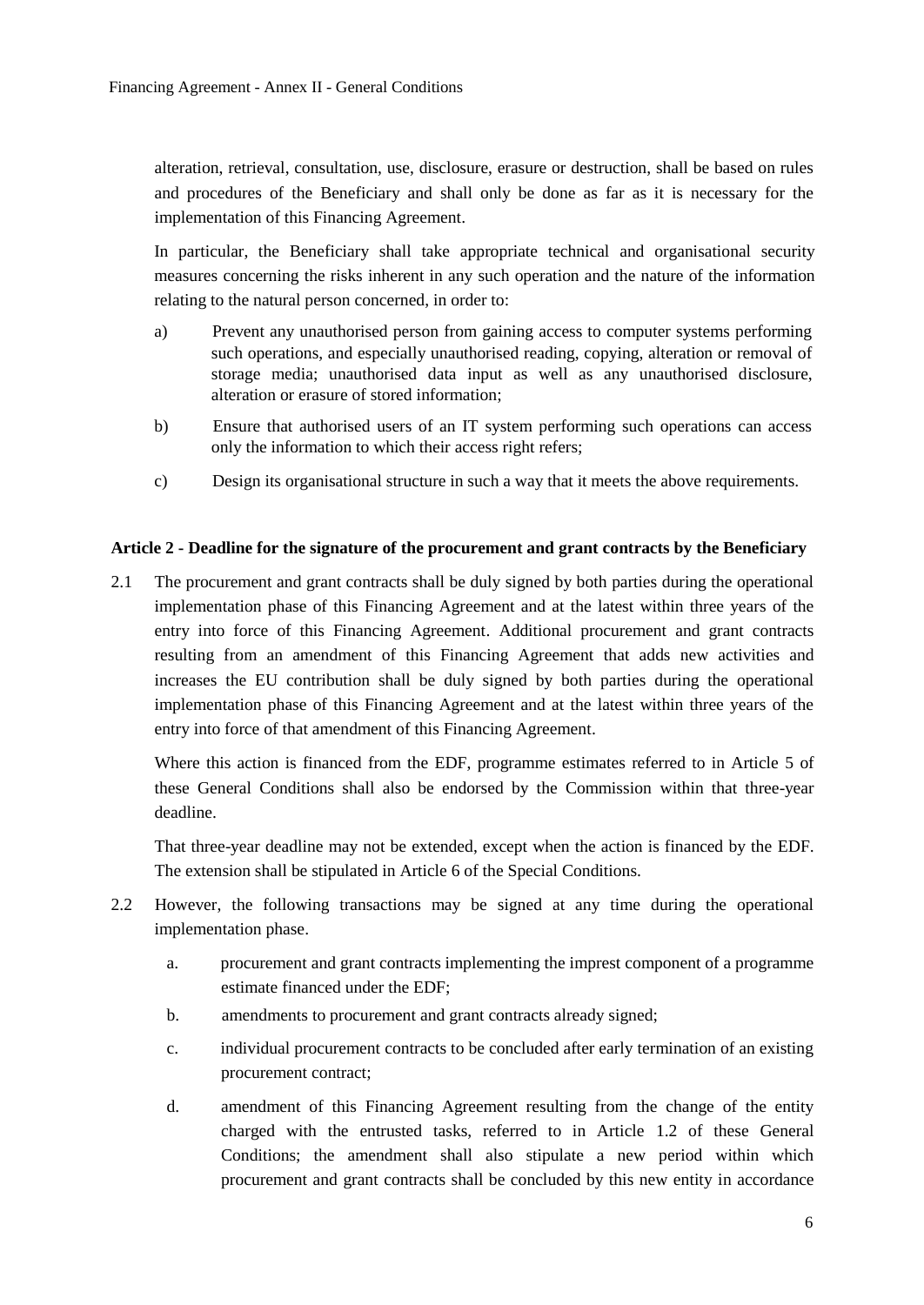with Article 2.1:

- e. Contracts relating to audit and evaluation, which may also be signed during the closure phase.
- 2.3 After expiry of the three years of the entry into force of this Financing Agreement, any financial balance for activities entrusted to the Beneficiary for which contracts have not been duly signed shall be decommitted by the Commission.
- 2.4 Article 2.3 shall not apply to any financial balance of the contingency reserve or to funds available again after early termination of a contract. This balance or funds may be used to finance contracts referred to in Article 2.2.
- 2.5 A procurement or grant contract which has not given rise to any payment within three years of its signature shall be automatically terminated and its funding shall be decommitted.

# <span id="page-6-0"></span>**Article 3 - Visibility**

The Beneficiary shall take the necessary measures to ensure the visibility of EU funding for the activities entrusted to it or for other activities under this action. These measures shall either be defined in Annex I (Technical and Administrative Provisions) or shall be agreed later between the Beneficiary and the Commission.

These communication and information measures shall comply with the Communications and Visibility Manual for EU External Actions laid down and published by the Commission, in force at the time of the measures.

# <span id="page-6-1"></span>**Article 4 - Provisions on payments made by the Commission to contractors and grant beneficiaries on behalf of the Beneficiary**

4.1 The Beneficiary shall provide the Commission with the approved payment requests within the following deadlines, starting from the date of receipt of the payment request, not counting the periods of suspension of the time-limit for payment:

(a) for pre-financing specified in the procurement or grant contract:

- (i) 15 calendar days for an action financed under the Budget;
- (ii) 30 calendar days for an action financed under the EDF;

b) 45 calendar days for other payments.

The Commission shall act in accordance with Articles 4.6 and 4.7 within the period amounting to the time-limit for payment provided for in the procurement and grant contracts minus the above deadlines.

4.2 Upon receipt of a payment request from a contractor or grant beneficiary, the Beneficiary shall inform the Commission of its receipt and shall immediately examine whether the request is admissible, i.e. whether it contains the identification of that contractor or grant beneficiary, the contract concerned, the amount, the currency and the date. If the Beneficiary concludes that the request is inadmissible, it shall reject it and inform the contractor or grant beneficiary of this rejection and of its reasons within 30 days of receipt of the request. The Beneficiary shall also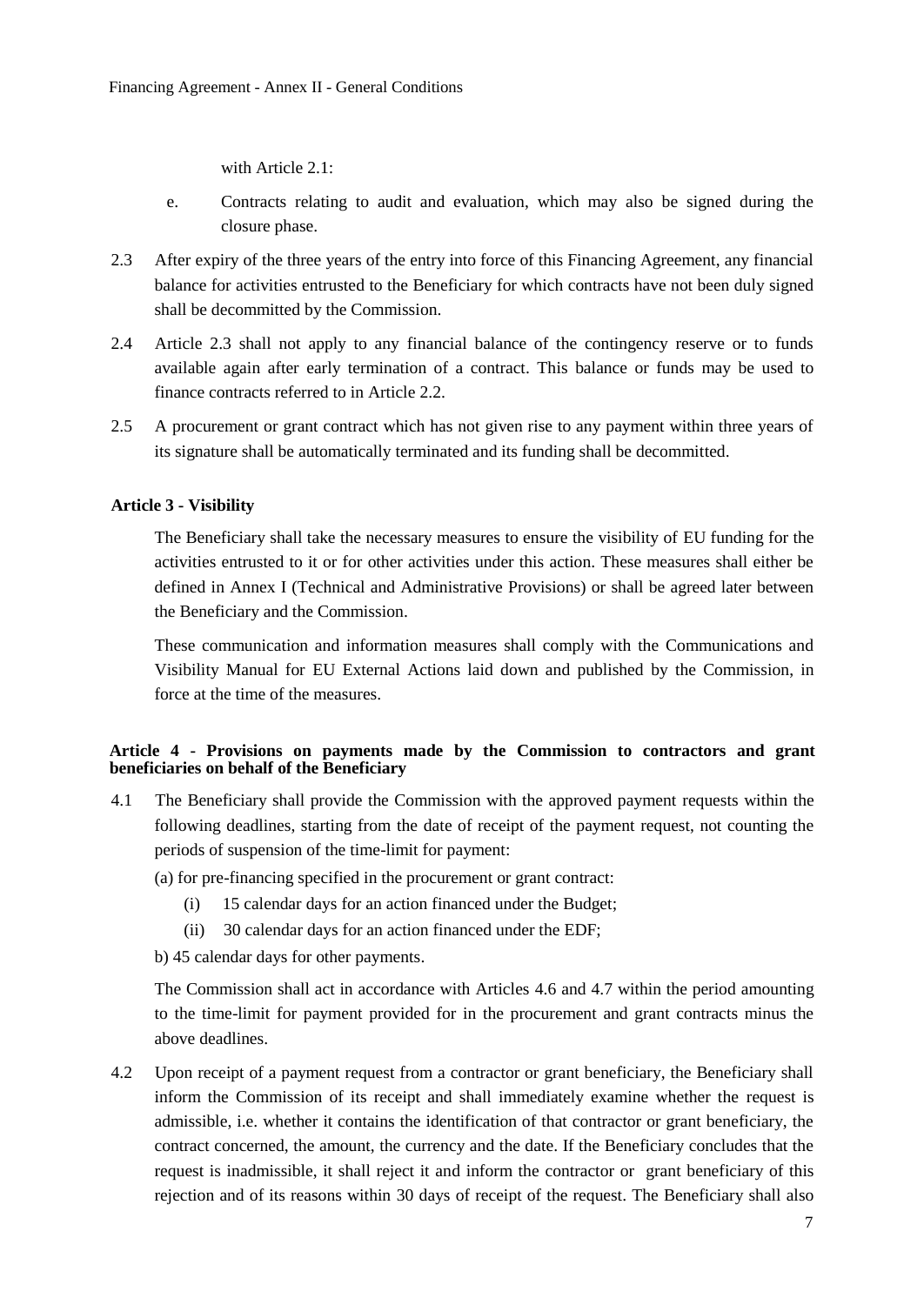inform the Commission of this rejection and its reasons.

- 4.3 Upon receipt of an admissible payment request, the Beneficiary shall examine whether a payment is due, i.e. whether all contractual obligations justifying the payment have been fulfilled, including examining a report, where applicable. If the Beneficiary concludes that a payment is not due, it shall inform the contractor or grant beneficiary thereof and of the reasons. The dispatch of this information suspends the time-limit for payment. The Commission shall receive a copy of the information so dispatched. The Commission shall also be informed of the reply or corrective action of the contractor or grant beneficiary. That reply or action aimed at correcting the non-compliance with its contractual obligations shall restart the time-limit for payment. The Beneficiary shall examine this reply or action pursuant to this paragraph.
- 4.4 If the Commission disagrees with the Beneficiary's conclusion that a payment is not due, it shall inform the Beneficiary thereof. The Beneficiary shall re-examine its positions and, if it concludes that the payment is due, it shall inform thereof the contractor or grant beneficiary. The suspension of the time-limit for payment shall be lifted upon dispatch of this information. The Beneficiary shall also inform the Commission. The Beneficiary shall further proceed as provided for in Article 4.5.

If disagreement between the Beneficiary and the Commission persists, the Commission may pay the undisputed part of the invoiced amount provided that it is clearly separable from the disputed amount. It shall inform the Beneficiary and the contractor or grant beneficiary of this partial payment.

- 4.5 Where the Beneficiary concludes that the payment is due, it shall transfer the payment request and all necessary accompanying documents to the Commission for approval and payment. It shall provide an overview of how many days of the time-limit for payment are left and of all periods of suspension of this time-limit.
- 4.6 After transfer of the payment request pursuant to Article 4.5, if the Commission concludes that the payment is not due, it shall inform the Beneficiary and, in copy, the contractor or grant beneficiary thereof and of the reasons. Informing the contractor or grant beneficiary shall have the effect of suspending the time-limit for payment, as provided for in the contract concluded. A reply or corrective action of the contractor or grant beneficiary shall be treated by the Beneficiary in accordance with Article 4.3.
- 4.7 Where the Beneficiary and the Commission concludes that the payment is due, the Commission shall execute the payment.
- 4.8 Where late-payment interest is due to the contractor or grant beneficiary, it shall be allocated between the Beneficiary and the Commission pro rata to the days of delay in excess of the time limits stipulated in Article 4.1, subject to the following:
	- (a) the number of days used by the Beneficiary is calculated from the date of the registration of an admissible payment request referred to in Article 4.3 to the date of the transfer of the request to the Commission referred to in Article 4.5 and from the date of information by the Commission referred to Article 4.6 to the following transfer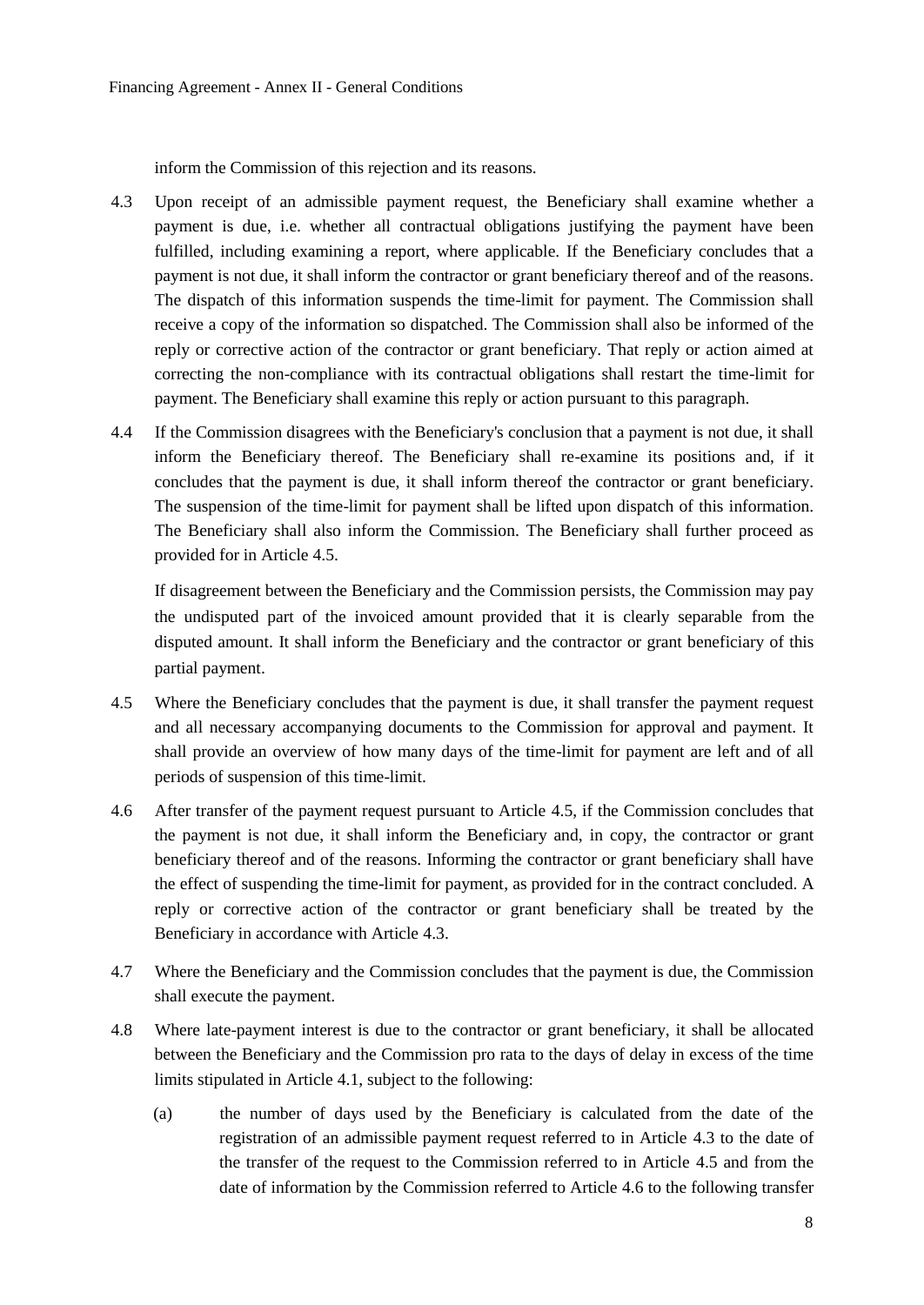of the request to the Commission referred to in Article 4.5. Any period of suspension of the time-limit for payment shall be deducted.

- (b) the number of days used by the Commission is calculated from the date following that of transfer of the request by the Beneficiary referred to in Article 4.5 to the date of payment and from the date of transfer to the date of informing the Beneficiary pursuant to Article 4.6.
- 4.9 Any circumstances unforeseen by the above procedure shall be solved in a spirit of cooperation between the Beneficiary and the Commission by analogy to the above provisions while respecting the contractual relations of the Beneficiary with the contractor or grant beneficiary.

Where feasible, one party shall cooperate at the request of the other party in providing useful information for the assessment of the payment request, even before the payment request is formally transferred to or returned from the first party.

# <span id="page-8-0"></span>**Article 5 - Programme estimate**

- 5.1 When the Beneficiary is additionally entrusted with making payments to contractors, grant beneficiaries and/or in the context of direct labour, it shall do so on the basis of a programme estimate agreed by the Beneficiary and the Commission beforehand.
- 5.2 The programme estimate is a document laying down the programme of activities to be carried out and the human and material resources required, the corresponding budget and the detailed technical and administrative implementing arrangements for the execution of these activities over a specified period by means of procurement, grants and/or direct labour.

The programme estimate shall have an imprest component and a component of specific commitments.

Under the imprest component of a programme estimate, the Beneficiary shall be entrusted with implementing the procurement and grant award procedures and carry out the related payments and the payments for direct labour.

Under the component for specific commitments, the Beneficiary shall carry out tasks as referred to in the second subparagraph of Article 1.1 of these General Conditions; the Commission shall carry out related payment to contractors and grant beneficiaries. Certain identified activities, including audits, evaluations and recourse to the framework contract, shall be implemented directly by the Commission.

Where the action is financed under the EDF, the tasks described in Annex I may be implemented by a body governed by private law on the basis of a service contract, awarded by the Beneficiary in accordance with the procedures and standard documents referred to in Article 1.3.

5.3 All programme estimates implementing the Financing Agreement must respect the procedures and standard documents concerning programme estimates and laid down by the Commission, in force at the time of the adoption of the programme estimate in question.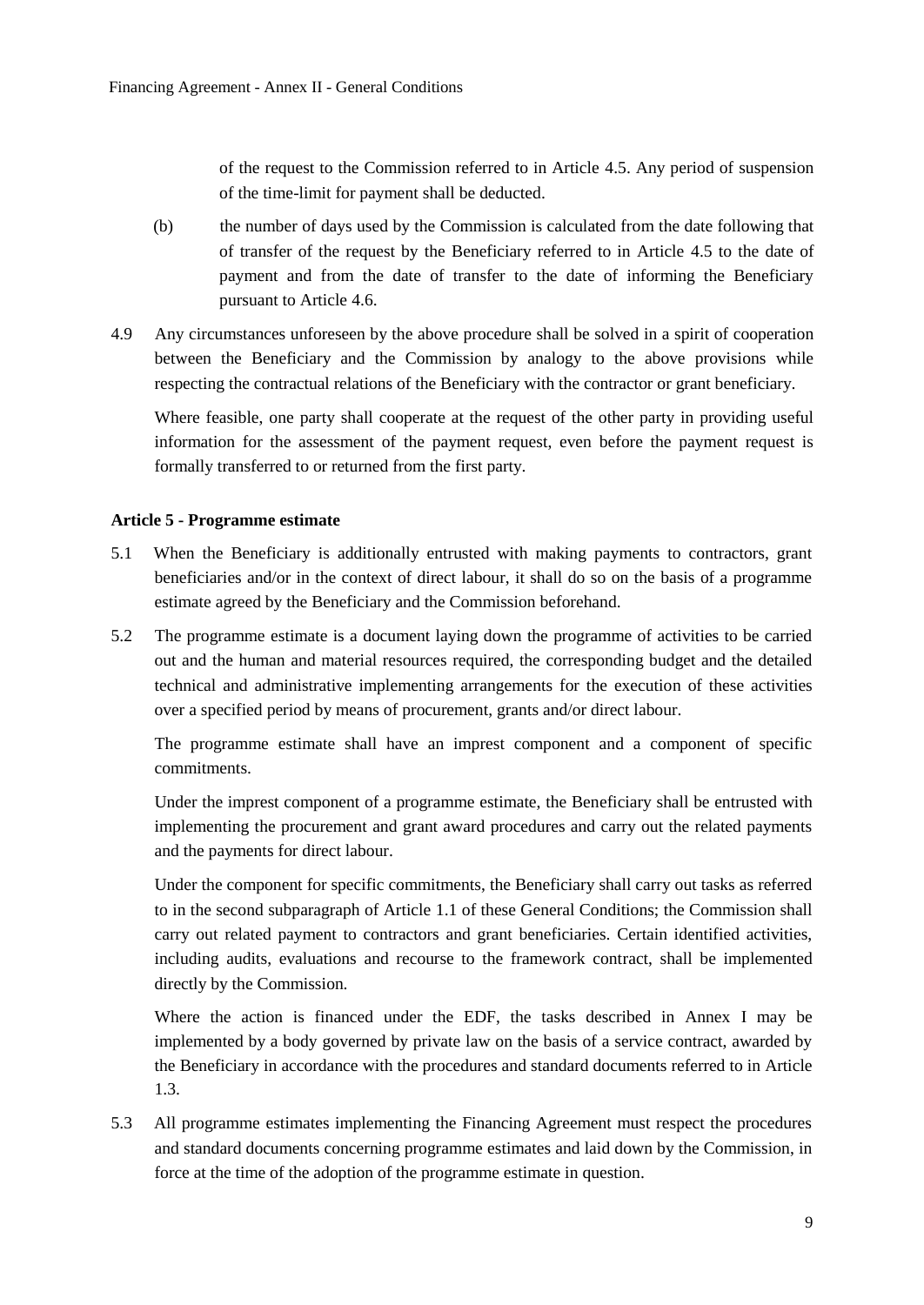Ordinary operating costs incurred by the entity in charge of the tasks entrusted to the Beneficiary referred to in Articles 1.1 and 5.1 of these General Conditions shall be eligible for EU financing under the imprest component of a programme estimate during the entire duration of the execution period of this Financing Agreement, unless an earlier start of cost eligibility is stipulated in Article 6 of the Special Conditions. These costs are incurred in carrying out budget-implementation tasks and include local staff, utilities (e.g. water, gas, and electricity), rental of premises, consumables, maintenance, short-term business trips and fuel for vehicles. They shall not include purchase of vehicles or of any other equipment, or any operational activity. Article 1.3 and 2.1 of these General Conditions shall not apply to these ordinary operating costs.

5.4 The Beneficiary shall submit to the Commission annually, by the date stipulated in Article 6 of the Special Conditions, a management declaration signed by the Beneficiary at the appropriate level using the template in Annex IV.

# <span id="page-9-0"></span>**Article 6 - Payments to the Beneficiary implementing the imprest component of a programme estimate**

- 6.1 The Commission shall transfer funds no later than 30 calendar days after the date on which it registers an admissible payment request for pre-financing from the Beneficiary which contains the date, the amount and the currency; the time-limit shall be 90 calendar days for a payment request for replenishment or closure. Late-payment interest shall be due pursuant to the applicable Financial Regulation. The time-limit for the payment may be suspended by the Commission by informing the Beneficiary, at any time during the period referred to above, that the payment request cannot be met, either because the amount is not due or because the appropriate supporting documents have not been produced. If information which puts in doubt the eligibility of expenditure appearing in a payment request comes to the notice of the Commission, the Commission may suspend the time-limit for the payment for the purpose of further verification, including an on-the-spot check, in order to ascertain, prior to payment, that the expenditure is indeed eligible. The suspension and the reasons for it shall be communicated to the Beneficiary as soon as possible. The time-limit for the payment shall resume once the missing supporting documents have been provided or the payment request has been corrected.
- 6.2 The Commission shall make payments to a bank account opened at a financial institution accepted by the Commission.
- 6.3 The Beneficiary shall guarantee that funds paid by the Commission can be identified in this bank account.
- 6.4 Transfers in euro shall, if necessary, be converted into the Beneficiary's national currency as and when payments have to be made by the Beneficiary, at the bank rate in force on the day of payment by the Beneficiary.
- 6.5 The imprest component of a programme estimate which has not given rise to any payment to the Beneficiary within three years of the conclusion of the programme estimate shall be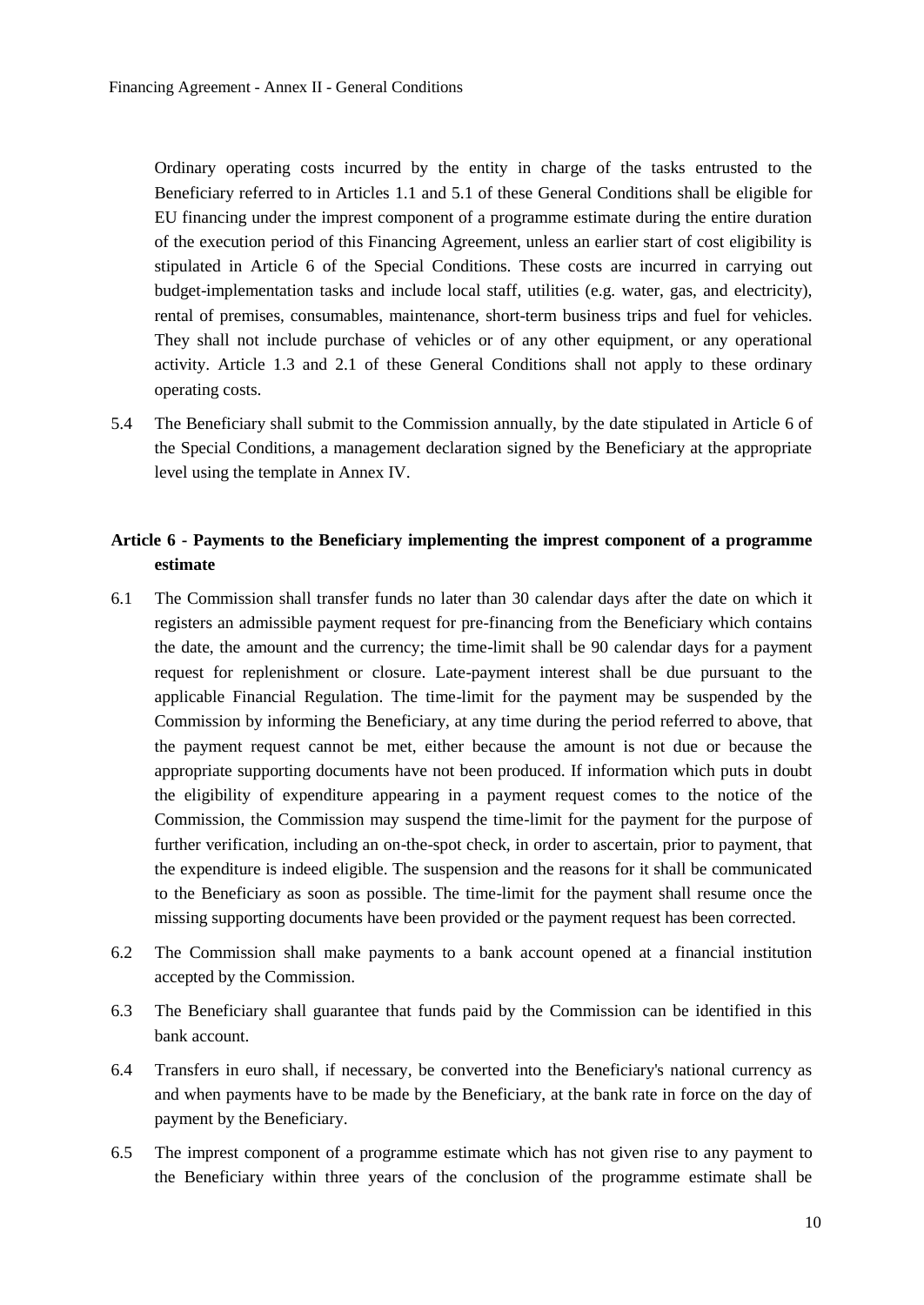Financing Agreement - Annex II - General Conditions

automatically terminated, and the corresponding committed amount shall be decommitted.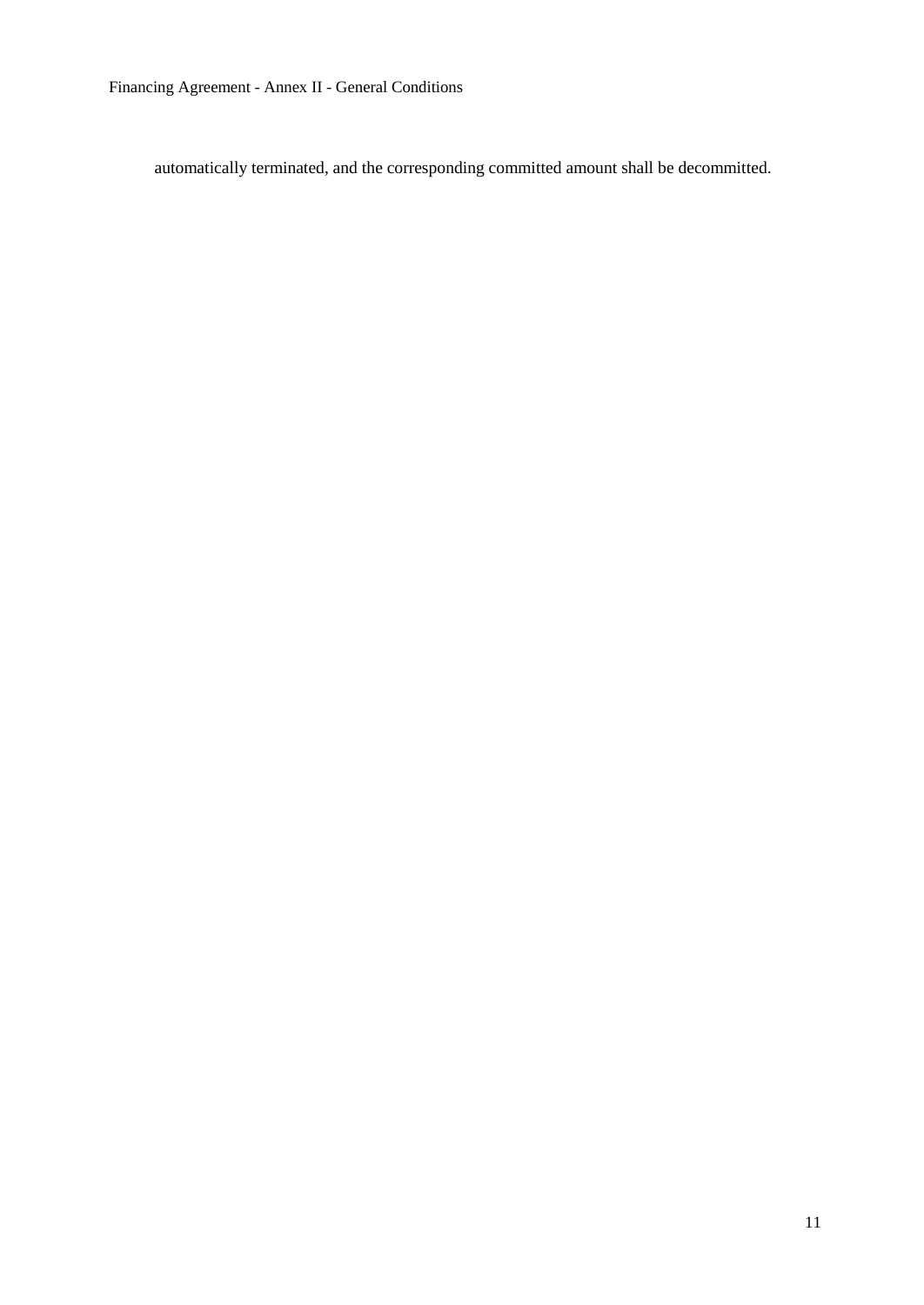### <span id="page-11-0"></span>**Article 7 - Publication of information on procurement and grant contracts by the Beneficiary**

7.1 The Beneficiary undertakes to publish each year in a dedicated and easily accessible place of its internet site, for each procurement and grant contract for which it is contracting authority under the programme estimates referred to in Article 5, its nature and purpose, the name and locality of the contractor (contractors in case of a consortium) or grant beneficiary (grant beneficiaries in case of a multi-beneficiary grant), as well as the amount of the contract.

The locality of a natural person shall be a region at NUTS2 level. The locality of a legal person shall be its address.

If such internet publication is impossible, the information shall be published by any other appropriate means, including the official journal of the Beneficiary.

Article 6 of the Special Conditions shall stipulate the location, on the internet or otherwise, of the place of publication; reference shall be made to this location in the dedicated place of the internet site of the Commission.

7.2 Scholarships to, and direct financial support of natural persons most in need shall be published anonymously and in an accumulated manner by category of expenditure.

Otherwise, names of natural persons shall be replaced by "natural person" two years after publication. The name of a legal entity containing that of a natural person involved in this entity shall be treated as a natural person's name.

Publication of names of natural persons shall be waived if such publication risks violating their fundamental rights or damaging their commercial interests.

The Beneficiary shall present a list of data to be published on natural persons with any justifications for proposed waivers of publication to the Commission which must grant prior approval to this list. Where necessary, the Commission shall complete the locality of the natural person limited to a region at NUTS2 level.

- 7.3 Publication of the procurement and grant contracts concluded (i.e. signed by the Beneficiary and the contractor or grant beneficiary) during the reporting period shall take place within six months following the date for submitting the report pursuant to Article 6 of Special Conditions.
- 7.4 Publication of contracts may be waived if such publication risks harming the commercial interests of contractors or grant beneficiaries. The Beneficiary shall present a list with such justifications to the Commission which must grant prior approval to such publication waiver.
- 7.5 Where the Commission carries out payments to contractors and grant beneficiaries, it shall ensure the publication of information on procurement and grant contracts according to its rules..

# <span id="page-11-1"></span>**Article 8 - Recovery of funds**

8.1 The Beneficiary shall take any appropriate measures to recover the funds unduly paid. Amounts unduly paid and recovered by the Beneficiary, amounts from financial guarantees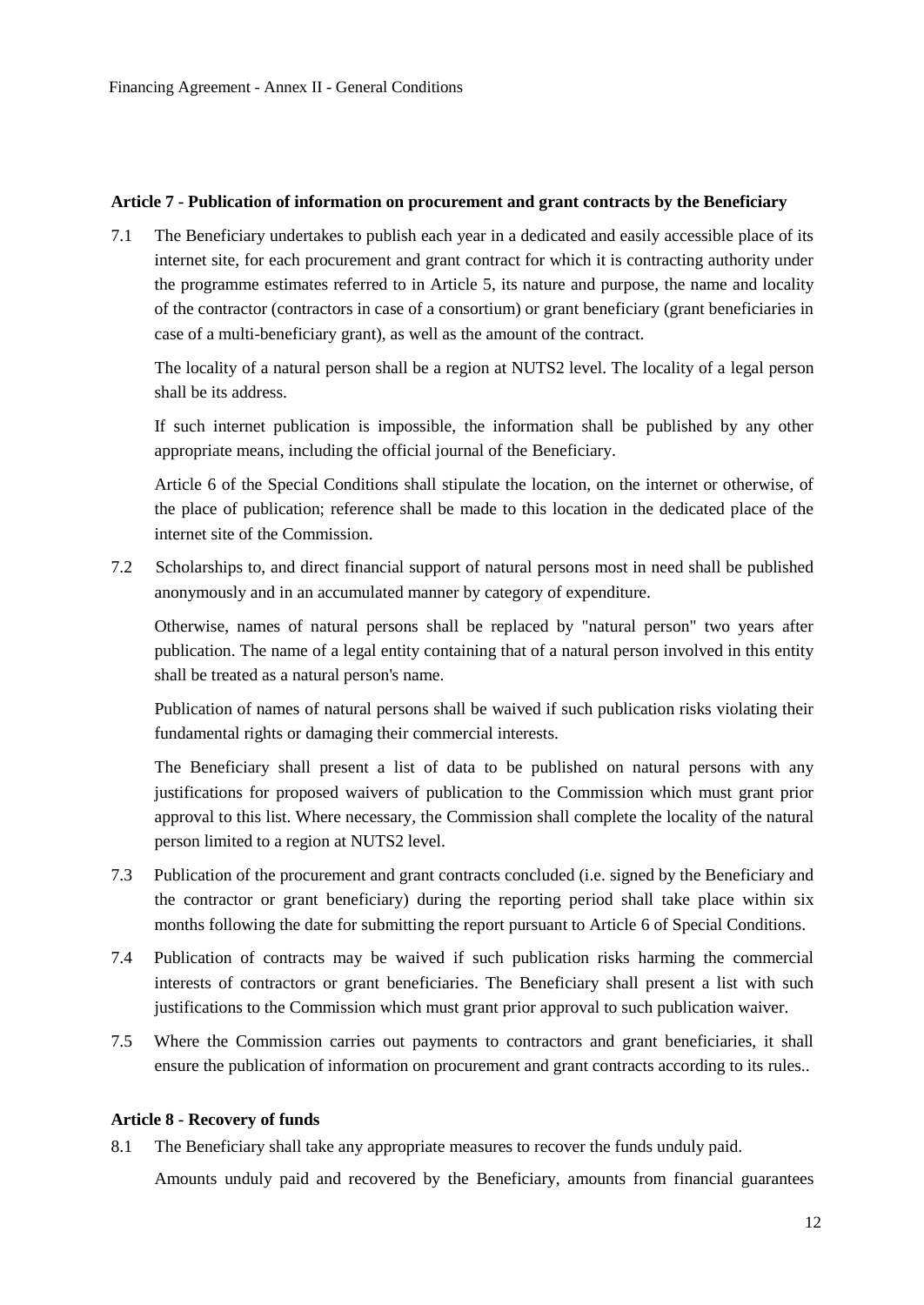lodged on the basis of procurement and grant award procedures, amounts from financial penalties imposed by the Beneficiary on candidates, tenderers, applicants, contractors or grant beneficiaries, as well as damages awarded to the Beneficiary shall be returned to the Commission.

- 8.2 Without prejudice to the above responsibility of the Beneficiary to recover funds unduly paid, the Beneficiary agrees that the Commission may, in accordance with the provisions of the Financial Regulation applicable and this Financing Agreement, formally establish an amount as being unduly paid under procurement and grant contracts financed under Part One and proceed to its recovery by any means on behalf of the Beneficiary, including by offsetting the amount owed by the contractor or grant beneficiary against any of his claims against the EU and by forced recovery before the competent courts.
- 8.3 To this end, the Beneficiary shall provide to the Commission all the documentation and information necessary. The Beneficiary hereby empowers the Commission to carry out the recovery in particular by calling on a guarantee of a contractor or grant beneficiary of which the Beneficiary is the contracting authority or by offsetting the funds to be recovered against any amounts owed to the contractor or grant beneficiary by the Beneficiary as contracting authority and financed by the EU under this or another Financing Agreement or by forced recovery before the competent courts.
- 8.4 The Commission shall inform the Beneficiary that the recovery proceedings have been initiated (including where necessary before a national court).
- 8.5 Where the Beneficiary is a sub-delegatee of an entity with which the Commission concluded a delegation agreement, the Commission may recover funds from the Beneficiary which are due to the entity but which the entity was not able to recover itself.

# <span id="page-12-0"></span>**Article 9 - Financial claims under procurement and grant contracts**

The Beneficiary undertakes to confer with the Commission before taking any decision concerning a request for compensation made by a contractor or grant beneficiary and considered by the Beneficiary to be justified in whole or in part. The financial consequences may be borne by the EU only where the Commission has given its prior approval. Such prior approval is also required for any use of funds committed under the present Financing Agreement to cover costs arising from disputes relating to contracts.

### <span id="page-12-1"></span>**Article 10 - Cost overruns and ways of financing them**

- 10.1 Individual overruns of the budget headings of the activities implemented by the Beneficiary shall be dealt with by reallocating funds within the overall budget, in accordance with Article 25 of these General Conditions.
- 10.2 Wherever there is a risk of overrunning the amount foreseen for the activity implemented by the Beneficiary, the Beneficiary shall immediately inform the Commission and seek its prior approval for the corrective activities planned to cover the overrun, proposing either to scale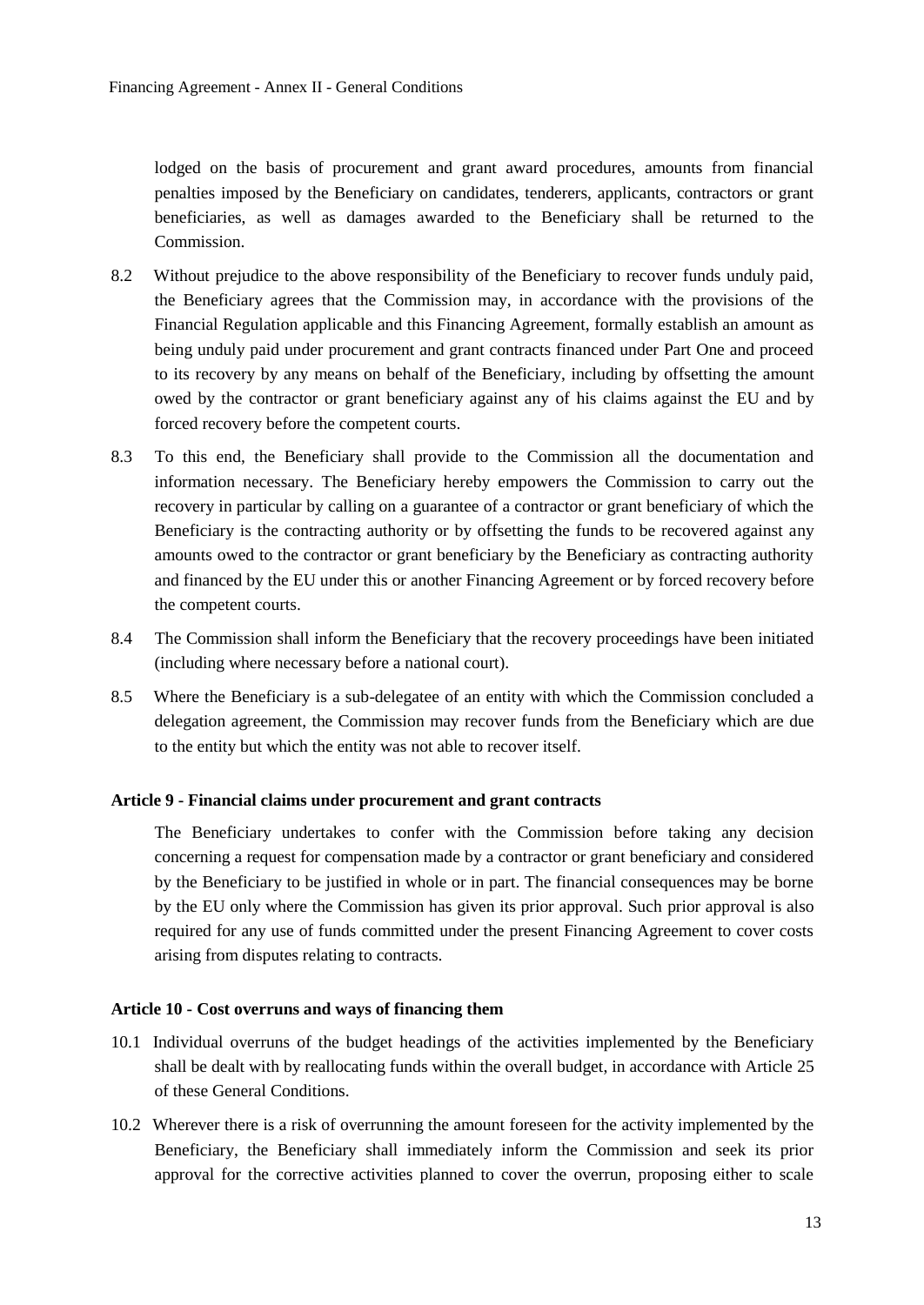down the activities or to draw on its own or other non-EU resources.

10.3 If the activities cannot be scaled down, or if the overrun cannot be covered either by the Beneficiary's own resources or other resources, the Commission may, at the Beneficiary's duly substantiated request, decide to grant additional EU financing. Should the Commission take such a decision, the excess costs shall be financed, without prejudice to the relevant EU rules and procedures, by the release of an additional financial contribution to be set by the Commission. This Financing Agreement shall be amended accordingly.

# **Part Two: Provisions Applicable to Budget Support**

### <span id="page-13-1"></span><span id="page-13-0"></span>**Article 11 - Policy dialogue**

The Beneficiary and the EU commit to engage in a regular constructive dialogue at the appropriate level on the implementation of this Financing Agreement.

Where the Beneficiary is an ACP State and this action is financed under the EDF pursuant to Article 1.1 of the Special Conditions, this dialogue may form a part of the broader political dialogue provided for in Article 8 of the ACP-EC Partnership Agreement.

### <span id="page-13-2"></span>**Article 12 - Verification of conditions and disbursement**

12.1. The Commission shall verify the conditions for the payment of the tranches of the budget support component, as identified in Annex I (Technical and Administrative Provisions).

Where the Commission concludes that the conditions for payment are not fulfilled, it shall inform the Beneficiary thereof without undue delay.

- 12.2. Disbursement requests submitted by the Beneficiary shall be eligible for EU financing provided that they are in accordance with the provisions set out in Annex I (Technical and Administrative Provisions) and that they are submitted during the operational implementation phase.
- 12.3. The Beneficiary shall apply its national foreign exchange regulations in a nondiscriminatory manner to all disbursements of the budget support component.

#### <span id="page-13-3"></span>**Article 13 - Transparency of budget support**

The Beneficiary hereby agrees to the publication by the Commission, of this Financing Agreement and any amendment thereof, including by electronic means, and of such basic information on the budget support which the Commission deems appropriate. Such publication shall not contain any data in violation of the EU laws applicable to the protection of personal data.

### <span id="page-13-4"></span>**Article 14 - Recovery of budget support**

All or part of the budget support disbursements may be recovered by the Commission, with due respect to the principle of proportionality, if the Commission establishes that payment has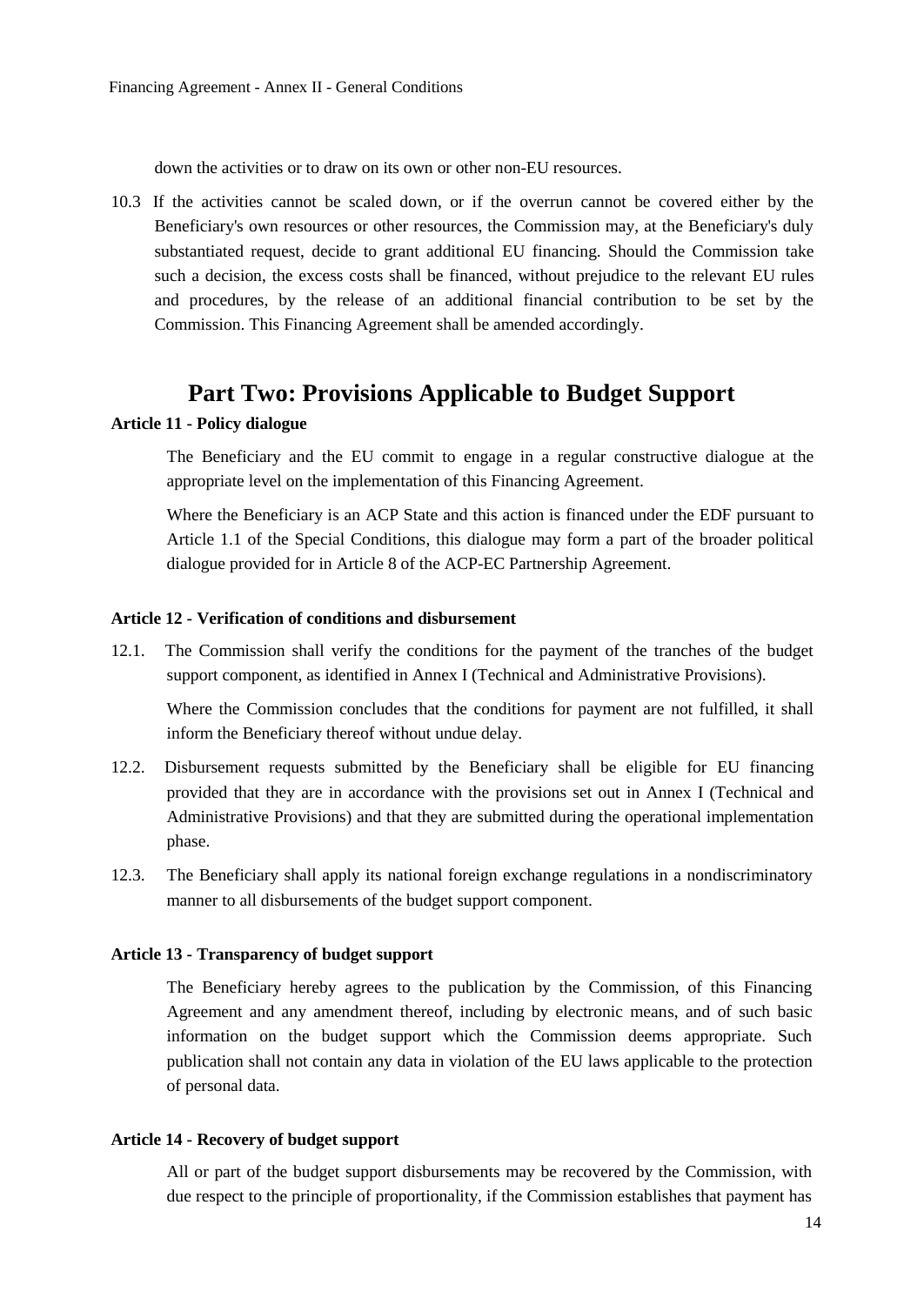been vitiated by a serious irregularity attributable to the Beneficiary, in particular if the Beneficiary provided unreliable or incorrect information, or if corruption or fraud was involved.

# <span id="page-14-0"></span>**Part Three: Provisions Applicable to This Action as a Whole, Irrespective of the Management Mode**

### <span id="page-14-1"></span>**Article 15 - Execution period and contracting deadline in direct management**

15.1 The execution period of this Financing Agreement shall comprise two phases:

- an operational implementation phase, in which the principal operational activities of the action are carried out. This phase shall start on the entry into force of this Financing Agreement and end with the opening of the closure phase;
- a closure phase, during which final audits and evaluation are carried out and contracts and programme estimates for the implementation of this Financing Agreement are technically and financially closed. The duration of this phase is stipulated in Article 2.3 of the Special Conditions. It starts after the end of the operational implementation phase. Only expenditure necessary for the closure shall be eligible.

These periods shall be reflected in the agreements to be concluded by the Beneficiary and by the Commission in the implementation of this Financing Agreement, in particular in delegation agreements and procurement and grant contracts.

- 15.2 Costs related to the principal operational activities shall be eligible for EU financing only if they have been incurred during the operational implementation phase; the costs incurred by the Beneficiary before the entry into force of this Financing Agreement shall not be eligible for EU financing unless provided otherwise in Article 6 of the Special Conditions. Costs related to final audits and evaluation, and to closure activities shall be eligible until the end of the closure phase.
- 15.3 Any balance remaining from the EU contribution will be automatically decommitted no later than six months after the end of the execution period.
- 15.4 In exceptional and duly substantiated cases, a request may be made for the extension of the operational implementation phase and correlatively of the execution period. If the extension is requested by the Beneficiary, the request must be made at least three months before the end of the operational implementation phase and approved by the Commission before that end. This Financing Agreement shall be amended accordingly.
- 15.5 In exceptional and duly substantiated cases, and after the end of the operational implementation phase, a request may be made for the extension of the closure phase and correlatively of the execution period. If the extension is requested by the Beneficiary, the request must be made at least three months before the end of the closure phase and approved by the Commission before that end. This Financing Agreement shall be amended accordingly.
- 15.6 Article 2 of these General Conditions shall apply to activities implemented by the Commission as contracting authority (direct management) with the exception of the second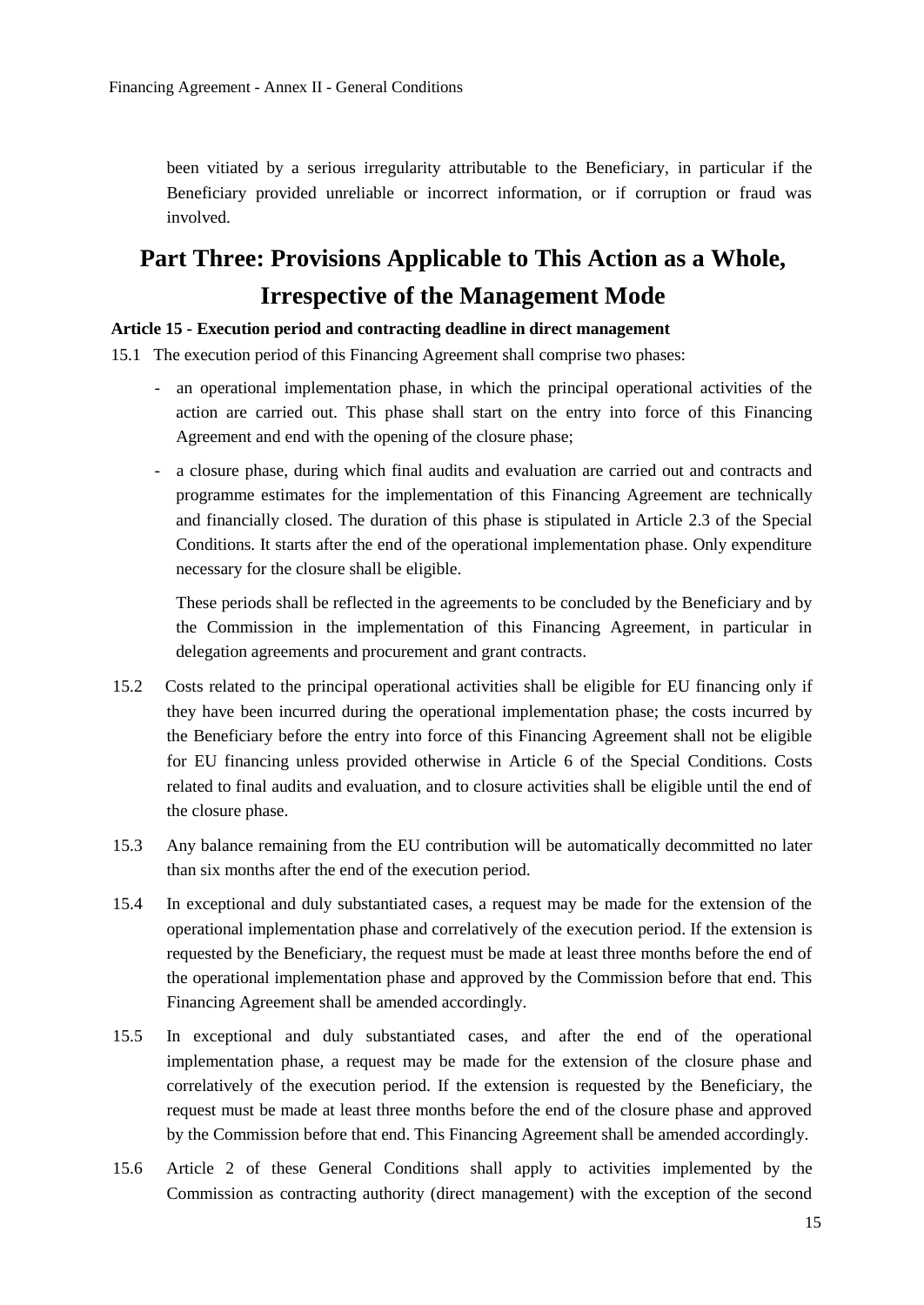and third subparagraph of Article 2.1.

### <span id="page-15-0"></span>**Article 16 - Verifications and checks by the Commission, the European Anti-Fraud Office (OLAF) and the European Court of Auditors**

16.1 The Beneficiary shall assist and support the verifications and checks carried out by the Commission, OLAF and the European Court of Auditors at their request.

The Beneficiary agrees to the Commission, OLAF and the European Court of Auditors conducting documentary and on-the-spot controls on the use made of EU financing under the activities under this Financing Agreement and carrying out a full audit, if necessary, on the basis of supporting documents of accounts and accounting documents and any other documents relating to the financing of the activities, throughout the duration of this Financing Agreement and for five years from the end of the execution period.

16.2 The Beneficiary also agrees that OLAF may carry out on-the-spot checks and verifications in accordance with the procedures laid down by EU law for the protection of the EU's financial interests against fraud and other irregularities.

To that end, pursuant to Regulation (EC, Euratom) No 2185/96 and to Regulation (EC, Euratom) No 883/2013, the Beneficiary shall grant officials of the Commission, OLAF and the European Court of Auditors and their authorised agents access to sites and premises at which operations financed under this Financing Agreement are carried out, including their computer systems, and to any documents and computerised data concerning the technical and financial management of those operations, and to take every appropriate measure to facilitate their work. Access by authorised agents of the Commission, OLAF and the European Court of Auditors shall be granted on conditions of strict confidentiality with regard to third parties, without prejudice to public law obligations to which they are subject. Documents must be accessible and filed in a manner permitting easy inspection, the Beneficiary being bound to inform the Commission, OLAF or the European Court of Auditors of the exact location at which they are kept.

- 16.3 The checks and audits described above shall also apply to contractors and grant beneficiaries, and subcontractors who have received EU financing.
- 16.4 The Beneficiary shall be notified of on the spot missions by agents appointed by the Commission, OLAF or the European Court of Auditors.

#### <span id="page-15-1"></span>**Article 17 - Tasks of the Beneficiary in fighting irregularities, fraud and corruption**

- 17.1 The Beneficiary shall immediately inform the Commission of any element brought to its attention which arouses suspicions of irregularities, fraud or corruption and of any measure taken or planned to deal with them.
- 17.2 The Beneficiary shall ensure and check regularly that the actions financed from the budget are effectively carried out and implemented correctly. It shall take appropriate measures to prevent, detect and correct irregularities and fraud and where necessary, bring prosecutions and recover funds unduly paid.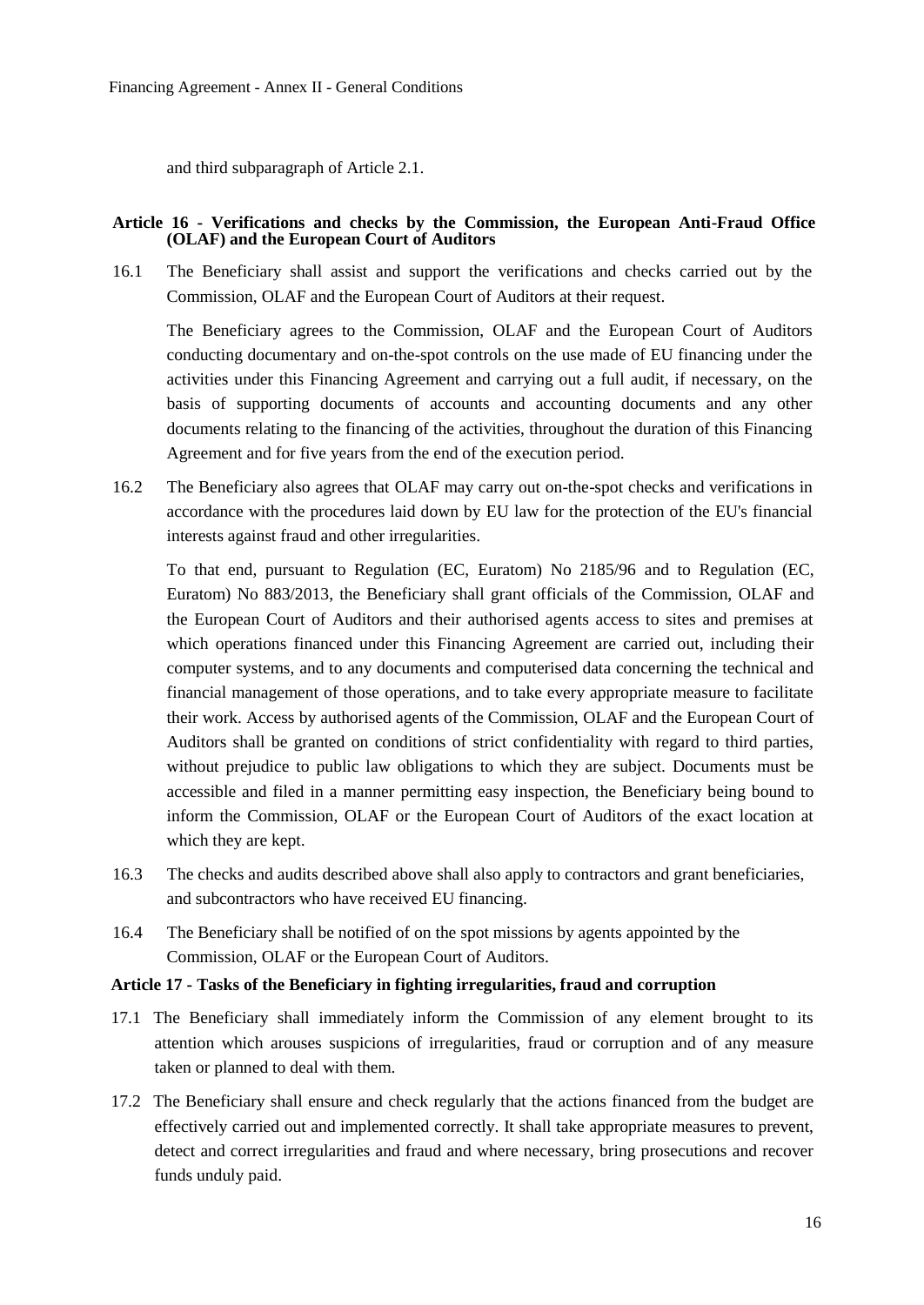"Irregularity" shall mean any infringement of this Financing Agreement, implementing contracts and programme estimates or of EU law resulting from an act or omission by anyone who has, or would have, the effect of prejudicing the funds of the EU, either by reducing or losing revenue owed to the EU, or by an unjustified item of expenditure.

"Fraud" shall mean any intentional act or omission concerning:

- the use or presentation of false, incorrect or incomplete, statements or documents which has as its effect the misappropriation or wrongful retention of funds from the general budget of the EU or the EDF;
- non-disclosure of information in violation of a specific obligation, with the same effect;
- the misapplication of such funds for purposes other than those for which they are originally granted.
- 17.3 The Beneficiary undertakes to take every appropriate measure to prevent, detect and punish any practices of active or passive corruption during the implementation of the Financing Agreement.

"Passive corruption" shall mean the deliberate action of an official, who, directly or through an intermediary, requests or receives advantages of any kind whatsoever, for himself or for a third party, or accepts a promise of such an advantage, to act or refrain from acting in accordance with his duty or in the exercise of his functions in breach of his official duties, which has, or would have, the effect of harming the EU's financial interests.

"Active corruption" shall mean the deliberate action of whosoever promises or gives, directly or through an intermediary, an advantage of any kind whatsoever to an official, for himself or for a third party, to act or refrain from acting in accordance with his duty or in the exercise of his functions in breach of his official duties, which has, or would have, the effect of harming the EU's financial interests.

- 17.4 The Beneficiary shall immediately inform the Commission (contacts pursuant to the third subparagraph of the Article 1.8 of the General Conditions) of the name of the entity that has been the subject of a judgment which has the force of res judicata for fraud, corruption, involvement in a criminal organisation, money laundering or any other illegal activity detrimental to the EU's financial interests.
- 17.5 If the Beneficiary does not take appropriate measures to prevent fraud, irregularities and corruption, the Commission may adopt precautionary measures including the suspension of this Financing Agreement.

### <span id="page-16-0"></span>**Article 18 - Suspension of payments**

- 18.1 Without prejudice to the suspension or termination of this Financing Agreement according to Articles 26 and 27, respectively, the Commission may suspend payments partially or fully, if:
	- a) the Commission has established that or has serious concerns, on the basis of information it received, and needs to verify, whether the Beneficiary has committed substantial errors, irregularities or fraud in the procurement and grant award procedure or in the implementation of the action, or the Beneficiary has failed to comply with its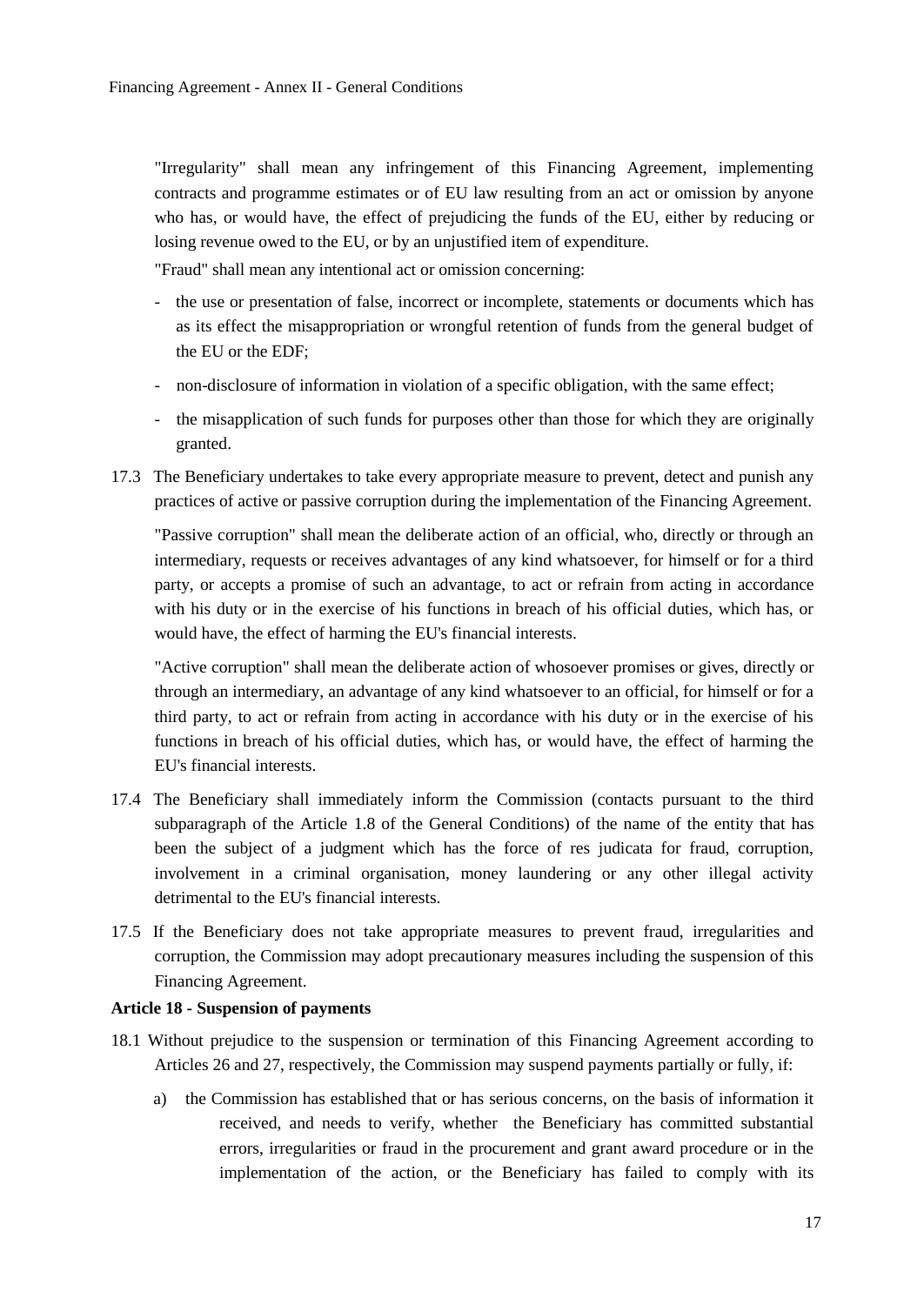obligations under this Financing Agreement, including obligations regarding the implementation of the Communications and Visibility plan;

- b) the Commission has established that or has serious concerns, on the basis of information it received, and needs to verify, whether the Beneficiary has committed systemic or recurrent errors, irregularities, fraud or breach of obligations under this or other Financing Agreements, provided that those errors, irregularities, fraud or breach of obligations have a material impact on the implementation on this Financing Agreement or call into question the reliability of the Beneficiary's internal control system or the legality and regularity of the underlying expenditure;
- c) the Commission suspects that the Beneficiary committed substantial errors, irregularities, fraud or breach of obligations in the procurement and grant award procedure or in the implementation of the action and needs to verify whether they have occurred.
- d) it is necessary to prevent significant damage to the financial interests of the EU.
- 18.2 The Commission shall immediately inform the Beneficiary about the suspension of payments and of the reasons for this suspension.
- 18.3 The suspension of payments shall have the effect of suspending payment time-limits for any payment request pending.
- 18.4 In order to resume payments the Beneficiary shall endeavour to remedy the situation leading to the suspension as soon as possible and shall inform the Commission of any progress made in this respect. The Commission shall, as soon as it considers that the conditions for resuming payments have been met, inform the Beneficiary thereof.

### <span id="page-17-0"></span>**Article 19 - Allocation of funds recovered by the Commission to the action**

Where the action is financed under the EDF, amounts unduly paid and recovered by the Commission, amounts from financial guarantees lodged on the basis of procurement and grant award procedures, amounts from financial penalties imposed on candidates, tenderers, applicants, contractors or grant beneficiaries, as well as damages awarded to the Commission shall be allocated to this action.

### <span id="page-17-1"></span>**Article 20 - Right of establishment and residence**

- 20.1 Where justified by the nature of the procurement or grant contract, the Beneficiary shall entitle natural and legal persons participating in invitations to tender for works, supply or service contracts or calls for proposals and entities expected to be entrusted with budgetimplementation tasks identified in Annex I with a provisional right of establishment and residence in the Beneficiary's territory(ies). This right shall remain valid for one month after the contract is awarded.
- 20.2 The Beneficiary shall also entitle procurement contractors and grant beneficiaries, entities entrusted with budget-implementation tasks identified in Annex I (Technical and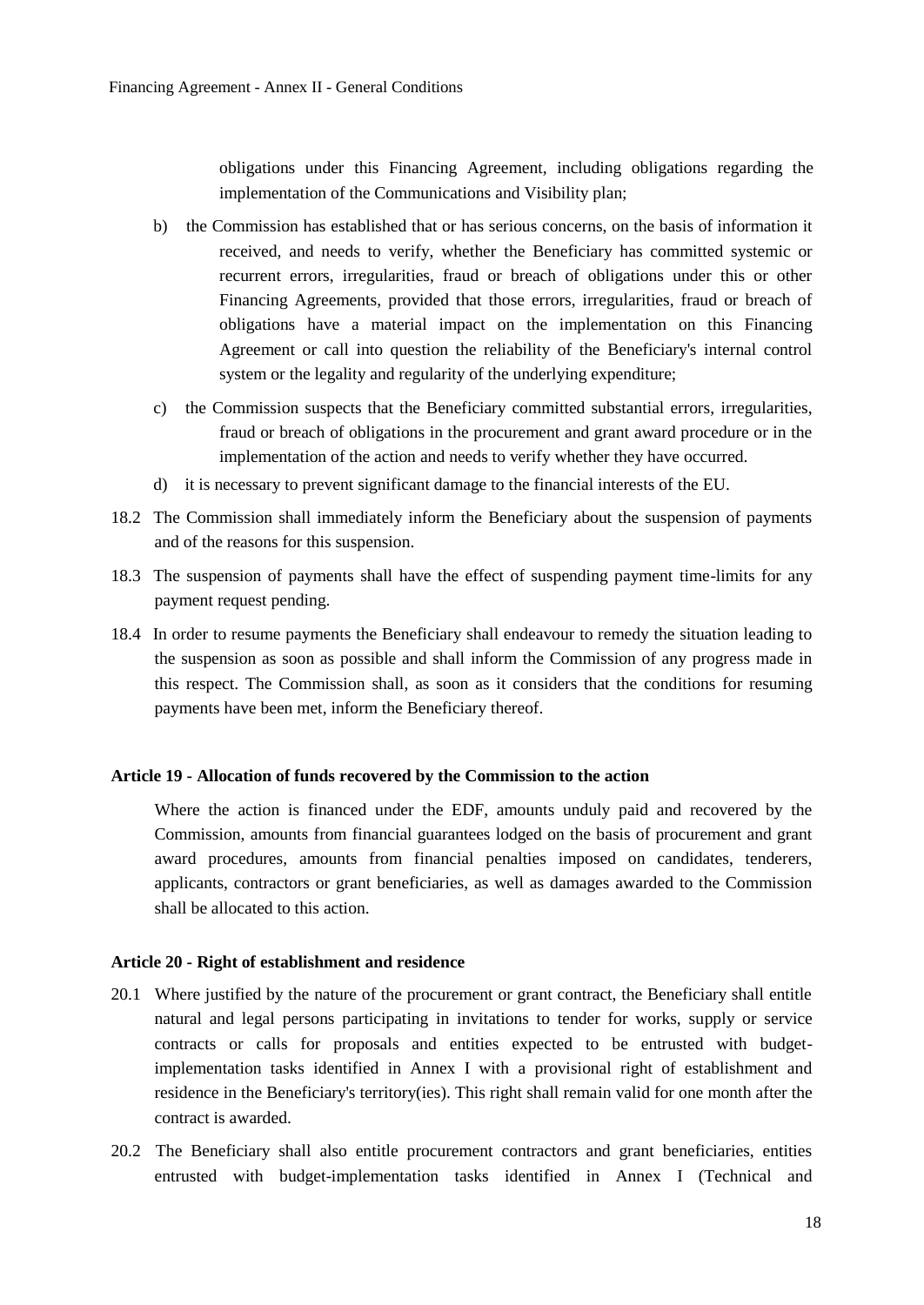Administrative Provisions), natural persons whose services are required for the performance of this action and members of their families with similar rights during the implementation of the action.

### <span id="page-18-0"></span>**Article 21 - Tax and customs provisions**

21.1 The Beneficiary shall apply to procurement contracts and grants financed by the EU the most favoured tax and customs arrangements applied to States or international development organisations with which it has relations.

Where the Beneficiary is an ACP State, account shall not be taken of arrangements applied by it to the other ACP States or to other developing countries for the purpose of determining the most-favoured-State treatment.

21.2 Where a Framework Agreement is applicable, which includes more detailed provisions on this subject, these provisions shall apply as well.

### <span id="page-18-1"></span>**Article 22 - Confidentiality**

- 22.1 The Beneficiary agrees that its documents and data held by an entity with which the Beneficiary is in a contractual relationship regarding them may be forwarded to the Commission by that entity for the sole purpose of implementing this or another Financing Agreement. The Commission shall respect all confidentiality arrangements agreed between the Beneficiary and that entity.
- 22.2 Without prejudice to Article 16 of these General Conditions, the Beneficiary and the Commission shall preserve the confidentiality of any document, information or other material directly related to the implementation of this Financing Agreement that is classified as confidential.
- 22.3 The Parties shall obtain each other's prior written consent before publicly disclosing such information.
- 22.4 The Parties shall remain bound by the confidentiality until five years after the end of the execution period.

### <span id="page-18-2"></span>**Article 23 - Use of studies**

The contract related to any study financed under this Financing Agreement shall include the right for the Beneficiary and for the Commission to use the study, to publish it and to disclose it to third parties.

#### <span id="page-18-3"></span>**Article 24 - Consultation between the Beneficiary and the Commission**

24.1 The Beneficiary and the Commission shall consult each other before taking any dispute relating to the implementation or interpretation of this Financing Agreement further pursuant to Article 29 of these General Conditions.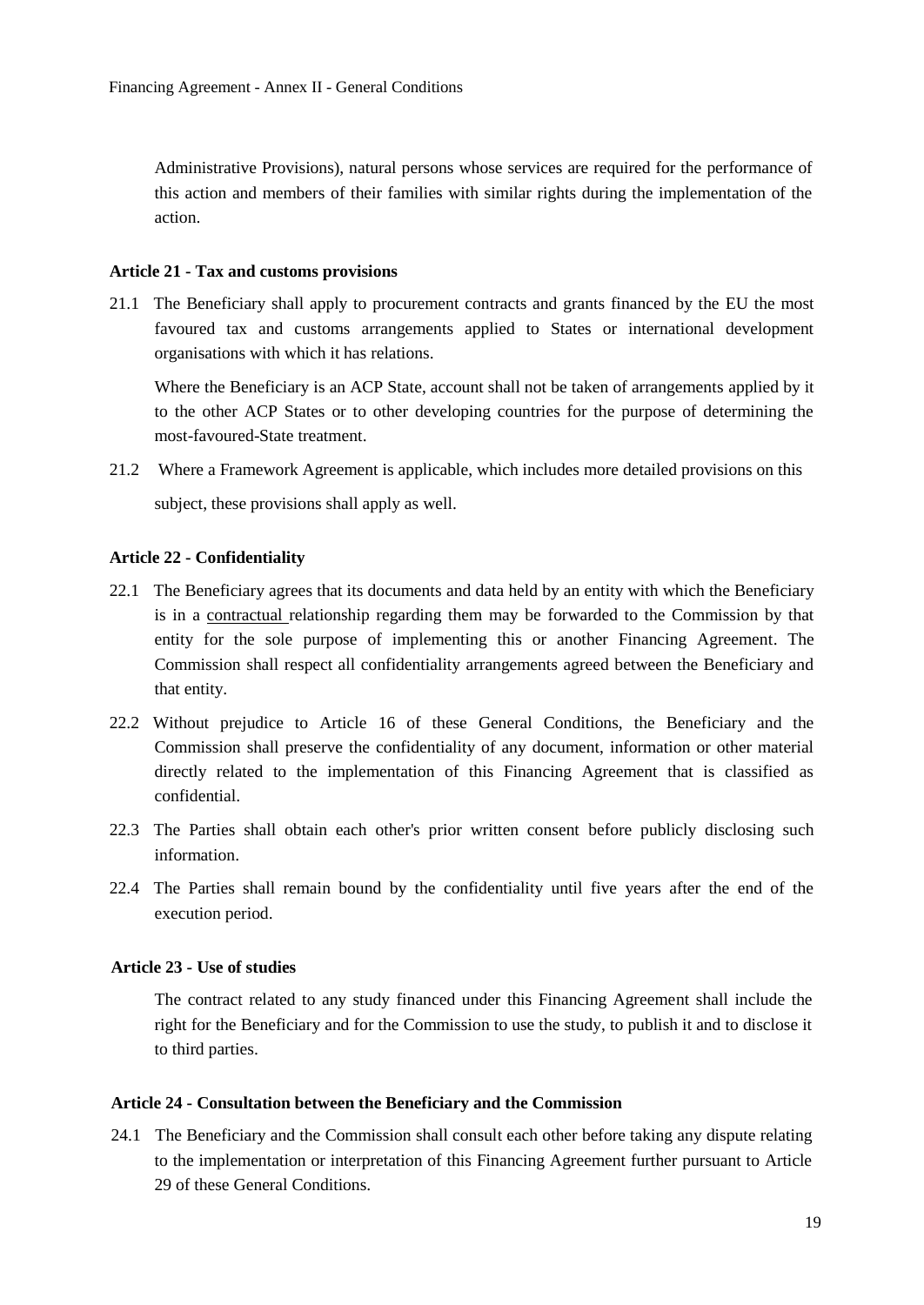- 24.2 Where the Commission becomes aware of problems in carrying out procedures relating to management of this Financing Agreement, it shall establish all necessary contacts with the Beneficiary to remedy the situation and take any steps that are necessary.
- 24.3 The consultation may lead to the amendment, suspension or termination of this Financing Agreement.
- 24.4 The Commission shall regularly inform the Beneficiary of the implementation of activities described in Annex I which do not fall under Part One of these General Conditions.

### <span id="page-19-0"></span>**Article 25 - Amendment of this Financing Agreement**

- 25.1 Any amendment of this Financing Agreement shall be made in writing, including an exchange of letters.
- 25.2 If the request for an amendment comes from the Beneficiary, the latter shall submit that request to the Commission at least three months before the amendment is intended to enter into force, except in cases which are duly substantiated by the Beneficiary and accepted by the Commission. In the exceptional cases of an adjustment of the objectives of the action and/or an increase in the EU contribution, such request shall be submitted at least six months before the amendment is intended to enter into force.
- 25.3 If the adjustment both does not significantly affect the objectives of the activity implemented pursuant to Part One of these General Conditions, and if it concerns matters of detail which do not affect the technical solution adopted, and if it does not include the reallocation of funds, or if it concerns reallocations of funds within the limit of the contingency reserve, the Beneficiary shall inform the Commission of the adjustment and its justification in writing as soon as possible and may apply that adjustment.
- 25.4 The use of contingency reserve provided for an action shall be subject to the Commission's prior written approval.
- 25.5 Where the Commission considers that the Beneficiary ceases to perform satisfactorily the tasks entrusted pursuant to Article 1.1 of these General Conditions and without prejudice to Articles 26 and 27 of these General Conditions, the Commission may decide to retake the tasks entrusted from the Beneficiary in order to continue the implementation of the activities on behalf of the Beneficiary after informing the latter in writing.

### <span id="page-19-1"></span>**Article 26 - Suspension of this Financing Agreement**

26.1 The Financing Agreement may be suspended in the following cases:

- The Commission may suspend the implementation of this Financing Agreement if the Beneficiary breaches an obligation under this Financing Agreement.
- The Commission may suspend the implementation of this Financing Agreement if the Beneficiary breaches any obligation set under the procedures and standard documents referred to in Article 1.3 and 5.3 of these General Conditions.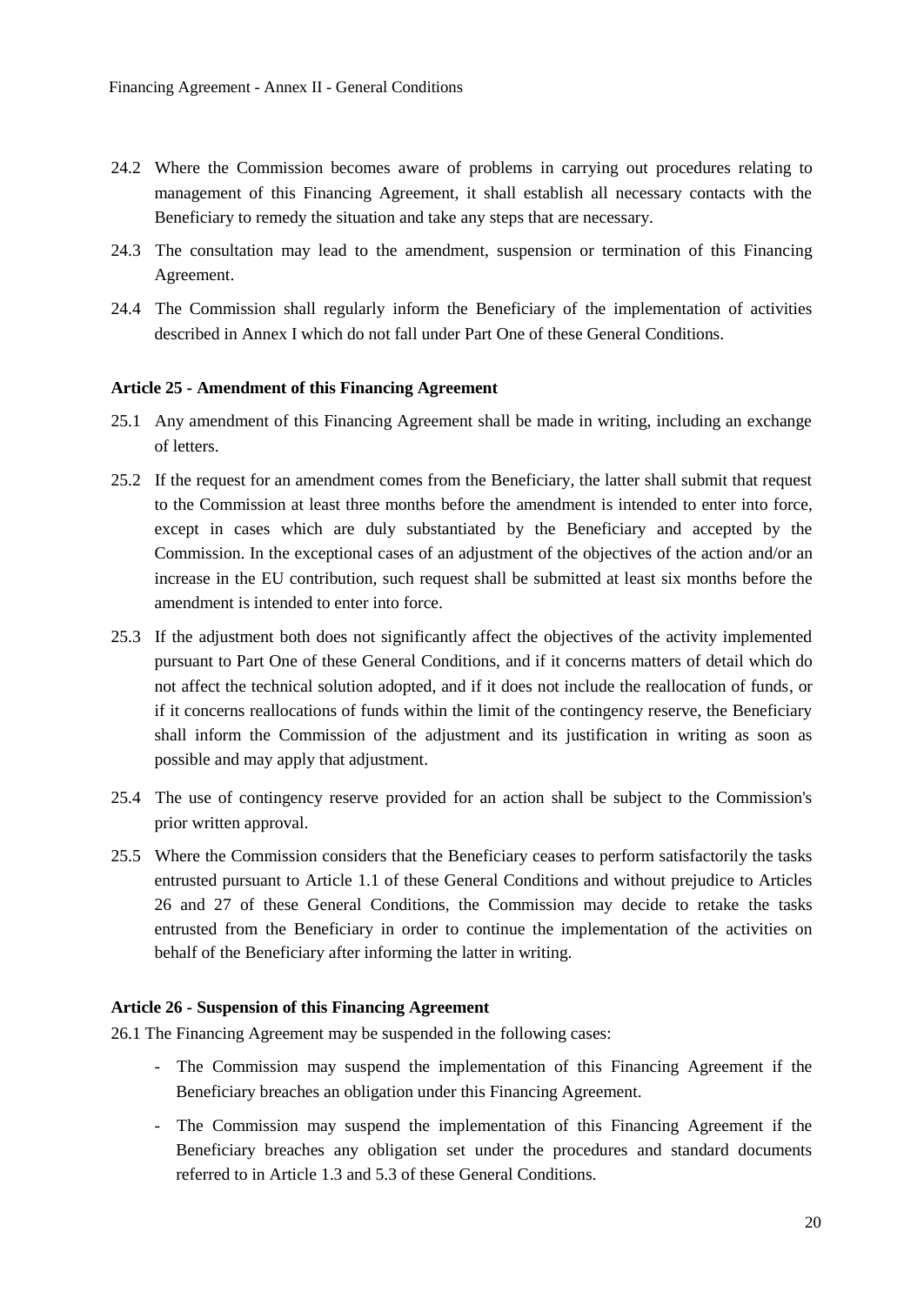- The Commission may suspend this Financing Agreement if the Beneficiary breaches an obligation relating to respect for human rights, democratic principles and the rule of law and in serious cases of corruption.
- This Financing Agreement may be suspended in cases of force majeure, as defined below. "Force majeure" shall mean any unforeseeable and exceptional situation or event beyond the parties' control which prevents either of them from fulfilling any of their obligations, not attributable to error or negligence on their part (or the part of their contractors, agents or employees) and proves insurmountable in spite of all due diligence. Defects in equipment or material or delays in making them available, labour disputes, strikes or financial difficulties cannot be invoked as force majeure. A party shall not be held in breach of its obligations if it is prevented from fulfilling them by a case of force majeure of which the other party is duly informed. A party faced with force majeure shall inform the other party without delay, stating the nature, probable duration and foreseeable effects of the problem, and take any measure to minimise possible damage.
- Neither of the Parties shall be held liable for breach of its obligations under this Financing Agreement if it is prevented from fulfilling them by force majeure, provided it takes measures to minimise any possible damage.
- 26.2 The Commission may suspend this Financing Agreement without prior notice.
- 26.3 The Commission may take any appropriate precautionary measure before suspension takes place.
- 26.4 When the suspension is notified, the consequences for the on-going procurement and grant contracts, delegation agreements and programme estimates and for such contracts, delegation agreements and programme estimates to be signed shall be indicated.
- 26.5 A suspension of this Financing Agreement is without prejudice to the suspension of payments and termination of this Financing Agreement by the Commission in accordance with Article 18 and 27 of the General Conditions.
- 26.6 The parties shall resume the implementation of the Financing Agreement once the

conditions allow with the prior written approval of the Commission. This is without prejudice to any amendments of this Financing Agreement which may be necessary to adapt the action to the new implementing conditions, including, if possible, the extension of the implementation period, or the termination of this Financing Agreement in accordance with Article 27.

### <span id="page-20-0"></span>**Article 27 - Termination of this Financing Agreement**

- 27.1. If the issues which led to the suspension of this Financing Agreement have not been resolved within a maximum period of 180 days, either party may terminate this Financing Agreement at 30 days' notice.
- 27.2. This Financing Agreement shall be automatically terminated, if within the period of three years of its signature: